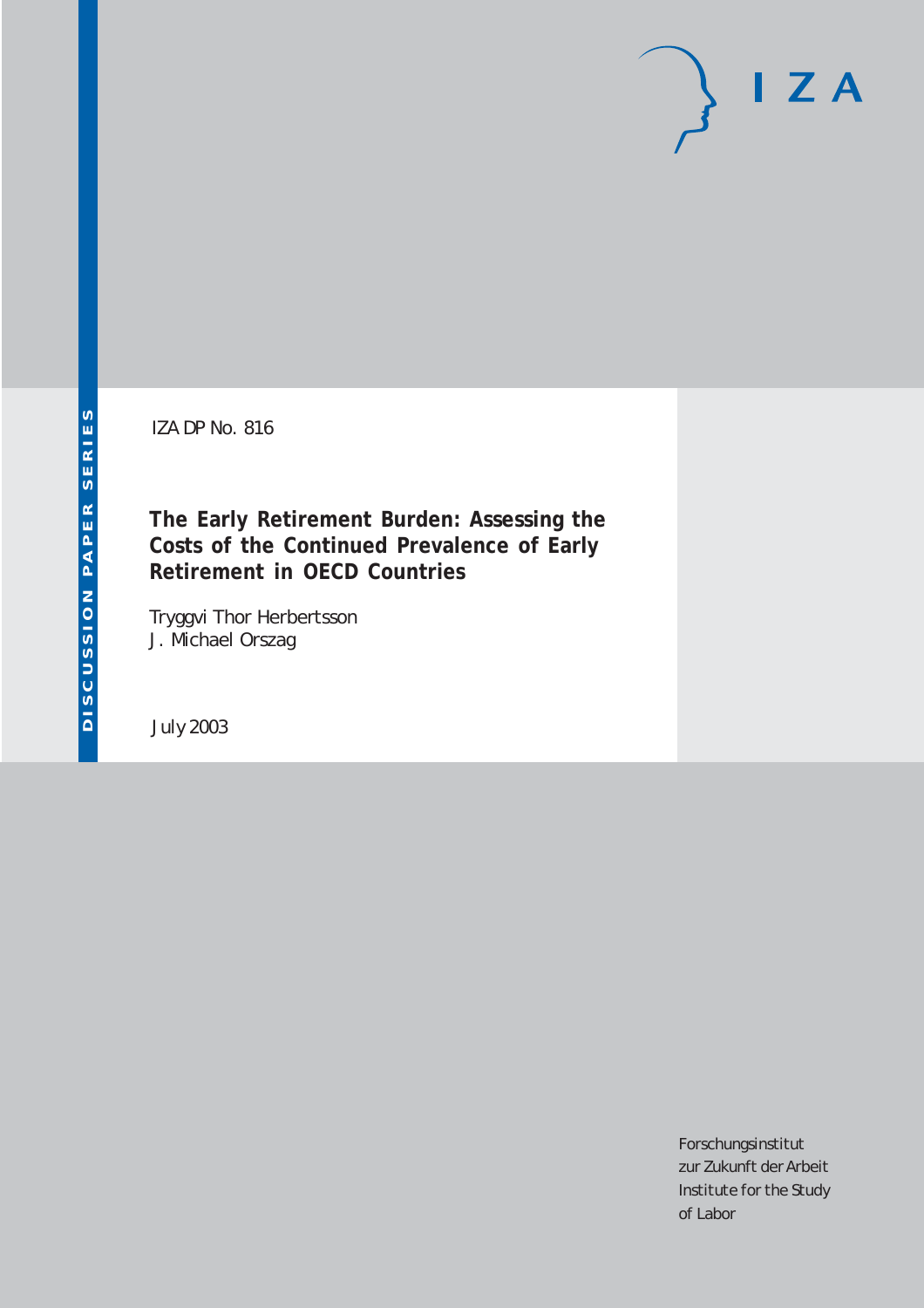# **The Early Retirement Burden: Assessing the Costs of the Continued Prevalence of Early Retirement in OECD Countries**

#### **Tryggvi Thor Herbertsson**

*University of Iceland* 

#### **J. Michael Orszag**

*Watson Wyatt LLP and IZA Bonn* 

#### Discussion Paper No. 816 July 2003

IZA

P.O. Box 7240 D-53072 Bonn **Germany** 

Tel.: +49-228-3894-0 Fax: +49-228-3894-210 Email: [iza@iza.org](mailto:iza@iza.org)

This Discussion Paper is issued within the framework of IZA's research area *Welfare State and Labor Market.* Any opinions expressed here are those of the author(s) and not those of the institute. Research disseminated by IZA may include views on policy, but the institute itself takes no institutional policy positions.

The Institute for the Study of Labor (IZA) in Bonn is a local and virtual international research center and a place of communication between science, politics and business. IZA is an independent, nonprofit limited liability company (Gesellschaft mit beschränkter Haftung) supported by Deutsche Post World Net. The center is associated with the University of Bonn and offers a stimulating research environment through its research networks, research support, and visitors and doctoral programs. IZA engages in (i) original and internationally competitive research in all fields of labor economics, (ii) development of policy concepts, and (iii) dissemination of research results and concepts to the interested public. The current research program deals with (1) mobility and flexibility of labor, (2) internationalization of labor markets, (3) welfare state and labor market, (4) labor markets in transition countries, (5) the future of labor, (6) evaluation of labor market policies and projects and (7) general labor economics.

IZA Discussion Papers often represent preliminary work and are circulated to encourage discussion. Citation of such a paper should account for its provisional character. A revised version may be available on the IZA website ([www.iza.org](http://www.iza.org/)) or directly from the author.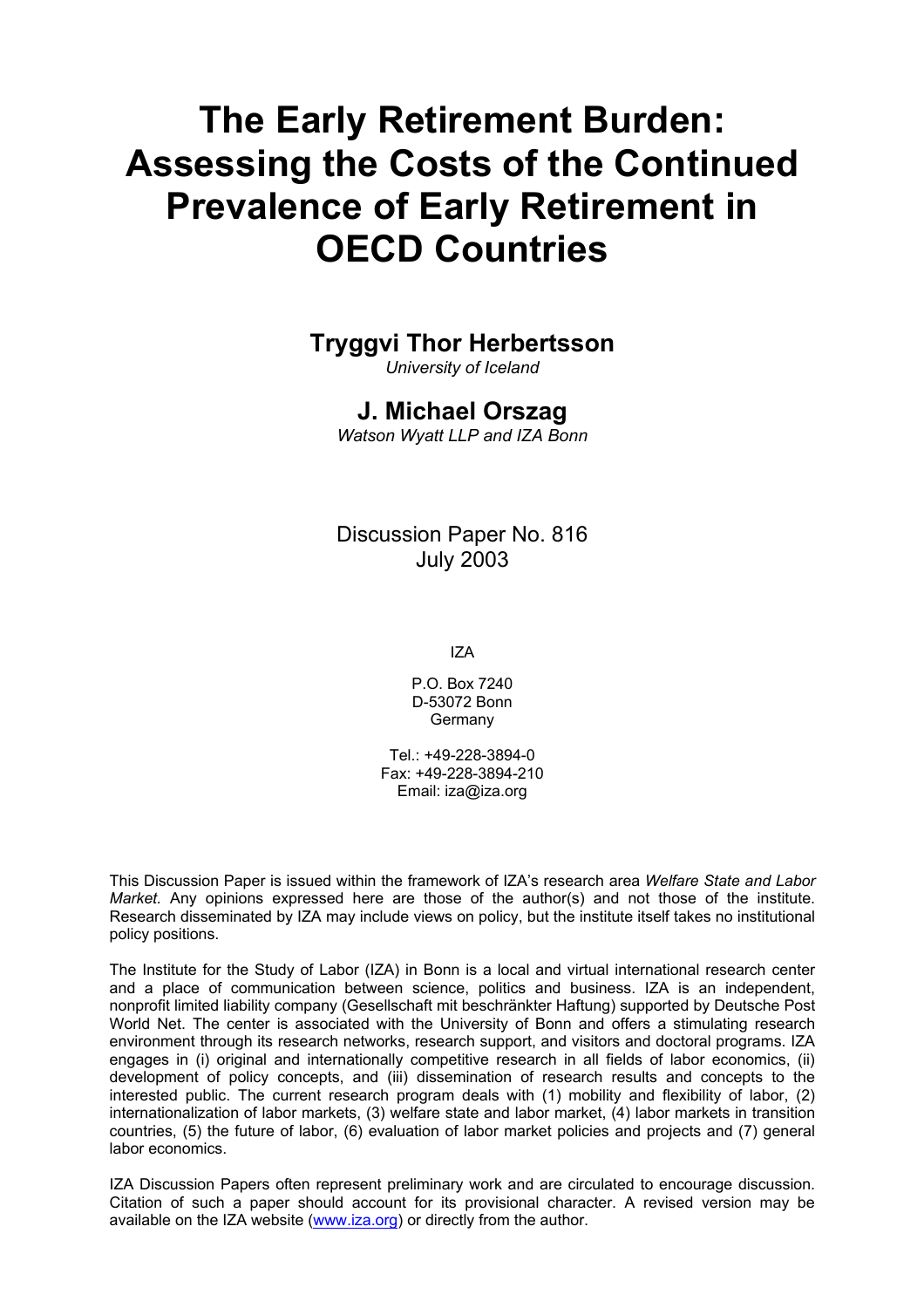IZA Discussion Paper No. 816 July 2003

### **ABSTRACT**

#### **The Early Retirement Burden: Assessing the Costs of the Continued Prevalence of Early Retirement in OECD Countries**

Despite substantial increases in longevity, the age of retirement in the industrialized countries has steadily fallen throughout most of the  $20<sup>th</sup>$  century. In France, for instance, the employment-population ratio of 55-64 year-old males fell from 74% in 1970 to 38.5% in 2000. In most other OECD countries, labor force participation rates for those 65 and above have fallen significantly. The economic cost of low labor market participation, in terms of lost output, benefit payments, and lower tax base is substantial. However, part of the cost of low labor market participation is cyclical or structural and hence separate from the costs of early retirement. This paper develops a simple framework to assess the specific costs of early retirement and applies it using data from the OECD countries. More significantly, we find that the costs associated with early retirement are projected to rise considerably in the next ten years from 7.6% of output in 2003 to 9.1% of output in 2010. This projected rise in the costs of early retirement over the course of the rest of the decade is slightly larger than the percentage point rise in the costs of early retirement over the twenty year period from 1982 to 2003. The projected rise in costs over the course of the next decade is largely due to population ageing, whereas the rise in costs over the past twenty years was primarily due to lower labor force participation of older workers.

JEL Classification: H55, J14, J21, J26

Keywords: early retirement, labor supply/demand, foregone output

Corresponding author:

J. Michael Orszag Watson Wyatt LLP London Road, Reigate Surrey RH2 9PQ United Kingdom Tel.: +44 1737 284 877 Email: [Michael.Orszag@eu.watsonwyatt.com](mailto:Michael.Orszag@eu.watsonwyatt.com)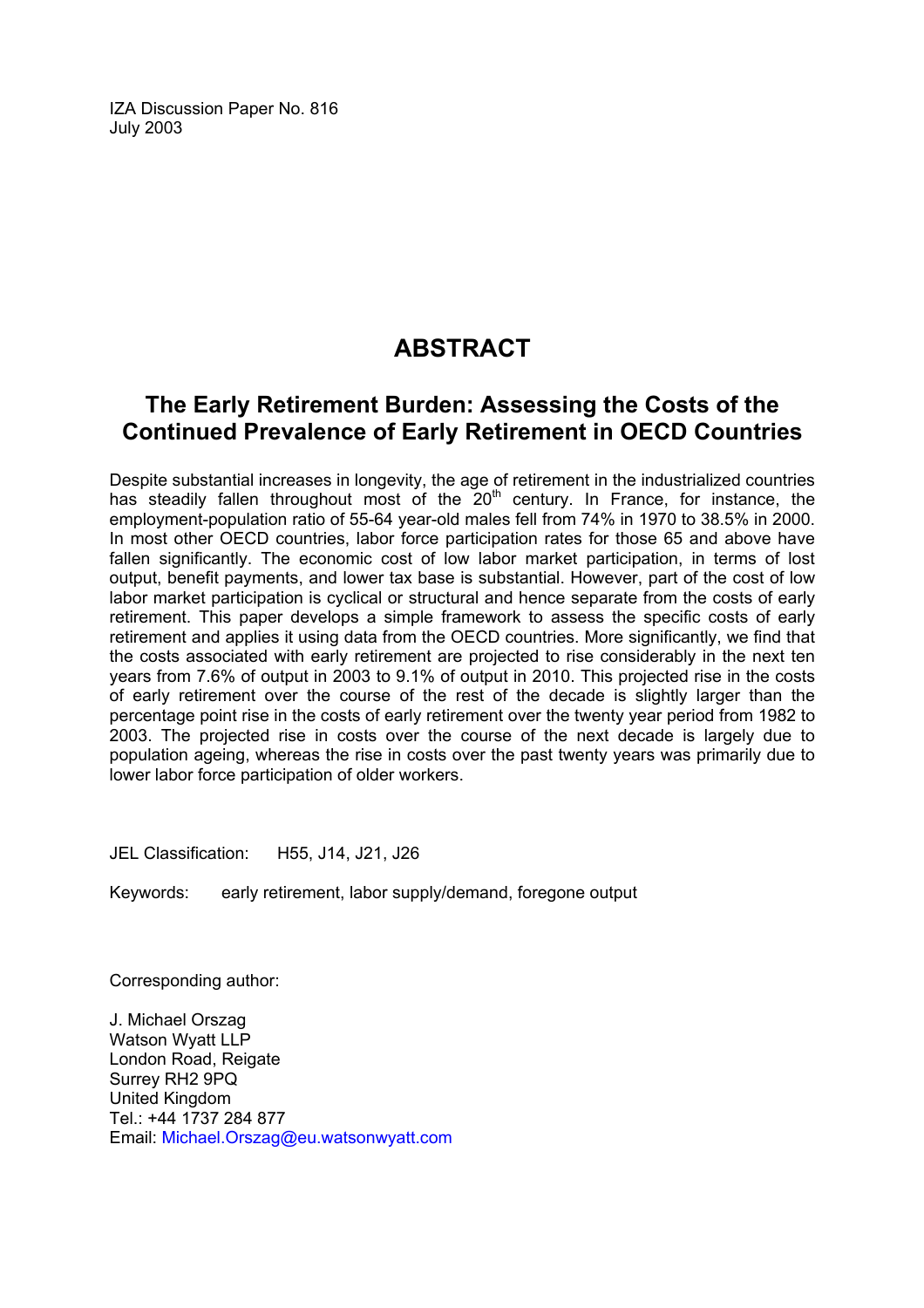## **1 Introduction**

The trend in most industrialized countries is toward older workers' decreasing labor market participation. The steady withdrawal of workers from the workforce at a younger age suggests that retirement income is gradually increasing or that older workers are increasingly being forced out of the labor market. Unlike his  $18<sup>th</sup>$  century colleague, the average worker today has accumulated substantial wealth during his working life. Moreover, incentives built into national social insurance systems often encourage him to retire early. As noted in Costa (1998) the modern worker cannot only afford to retire early but is also willing to do so since recreational opportunities have increased, and relative prices of leisure activities have decreased.

Despite substantial increases in longevity in OECD countries, the average age of retirement has steadily fallen throughout most of the  $20<sup>th</sup>$  century. In 13 OECD countries, the average labor force participation of 55-64 year-old males fell by more than 12 percentage points between 1979 and 1998. The participation rate increased by approximately 5 percentage point for females, resulting in an overall average drop in OECD labor force participation of almost 3 percentage points. Despite the common trend toward earlier retirement, however, labor market participation rates differ significantly across countries, as illustrated in Figure 1.<sup>1</sup>

As can be seen from the figure, participation rates differ vastly from country to country, Iceland has far the highest labor force participation and Hungary the lowest. Moreover, the development of the participation rate is quite different between countries, i.e., the male labour force participation rates have stayed almost unchanged over the last twenty years in Japan, while they have fallen about 21 percentage points in France. Furthermore, the dispersion of the rates increased dramatically in the '80s and the '90s. This divergence illustrates that participation depends on a wide variety of country-specific factors. The structure of labor markets and employment opportunities is particularly important. Indeed, one of the more important policy challenges is that early retirement has become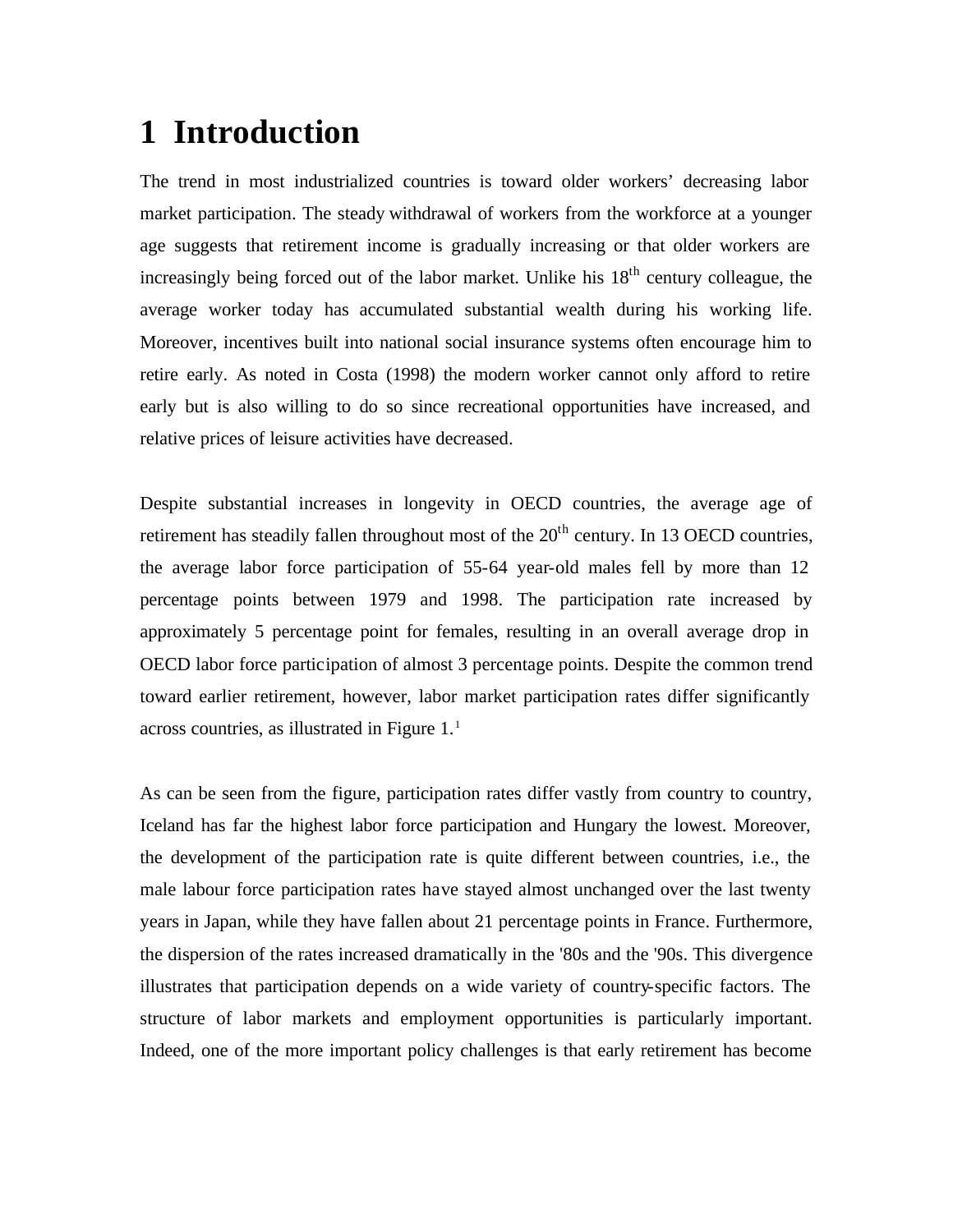commonplace in some countries, while life expectancy at age 65 has risen sharply. This combination of earlier retirement and longer life expectancy results in much longer retirement.

*Figure 1. Labor force participation rates for men 55-64 in selected OECD countries (source; OECD Labour Force Statistics, 2002)*



In the past few years, the rate of decrease in labour market participation has either slowed or decreased in many countries. One explanation for this tendency has been the increase in demand for workers because of high levels of economic growth. Another related explanation has been a reduction in the degree of early retirement incentives (Clark and Quinn (2002)) More recently though it is likely to be because individuals need to keep on working because of declines in their asset wealth.

The causes of high levels of early retirement are less than well understood. The body of research on early retirement has focused on the supply side of the labor market and incentives therein. Incentives such as wealth, accrual rates, earnings tests, taxes, etc., play a crucial role in determining the labor supply of older workers, see Herbertsson (2001).

<sup>&</sup>lt;sup>1</sup> The decline in labor force participation has reversed a bit in the past few years. However, as (Costa, 1999) points out, this is not unprecedented and is not necessarily part of a long-run trend.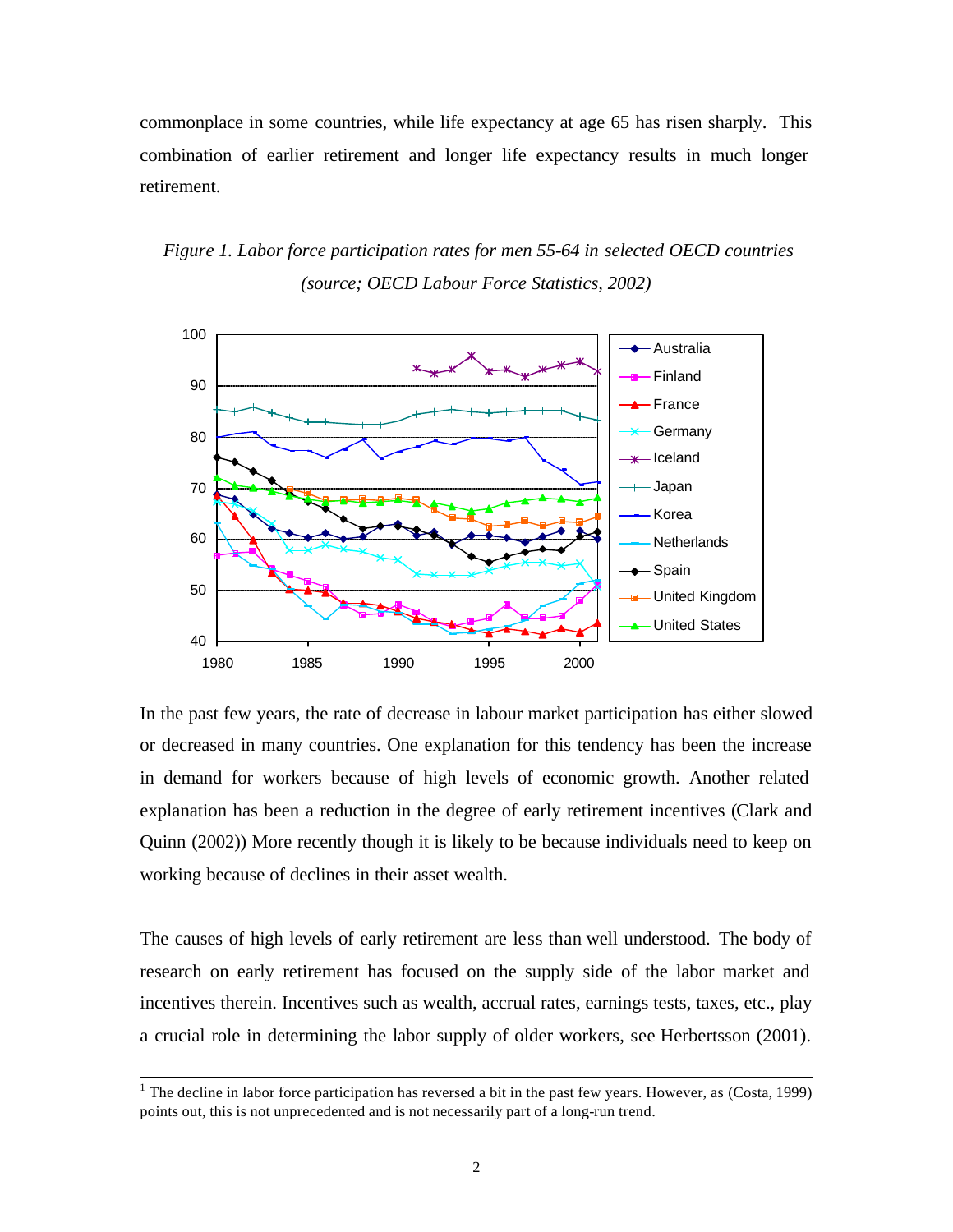Boskin (1977) was one of the first to pay close attention to the effects of incentives on early retirement. Other subsequent work includes Quinn, Burkhauser, and Myers (1990). Indeed, incentives are the focus of a huge body of US literature that includes papers by Stock and Wise (1990) and Fields and Mitchell (1984). Empirical work in Europe has also examined early retirement using an incentive-based approach; examples include Borsch-Supan (1992) for Germany and Meghir and Whitehouse (1996) for the UK.

There are a number of comprehensive studies on incentives and early retirement. These include work by the OECD which OECD (1995) OECD (1995) focuses on incentives created on both the supply and the demand side of the labor market, an EU project published in the *European Economy*, and an NBER book edited by Gruber and Wise (1999). The methodology in each of these cases was slightly different. The EU study focuses on replacement rates for different routes out of the labor market, whereas the Gruber/Wise project highlights the concept of pension wealth or accumulated pension assets. The Gruber/Wise approach is notable because it includes comparisons across a large number of countries using the same methodology. Its findings have spurred much policy and academic interest. However, the Gruber/Wise study offers only limited insight into the relevant pension systems because it did not generally incorporate the impact of private benefits. Private benefits, particularly individual accounts with tax advantages may be important to take into account when considering incentives for early retirement, especially since individual accounts are sometimes used to fund early retirement. For example, Mitchell and Luzadis (1988) argue that the increase in early retirement provisions in the U.S. may have been partially due to the elimination of the ability of employers to set mandatory retirement.

However, a key assumption underlying the supply side literature is the degree to which retirement is or has been voluntary. Lee (2003) reviews the evidence on retirement of older men from 1880-1940 in the US and concludes that labour demand factors probably played a more important role in whether individuals retired than the voluntary decisions of individuals about their labour supply. In addition, UK Cabinet Office (2000) finds that at most one-third of early retirees in the age range between 50 and the official state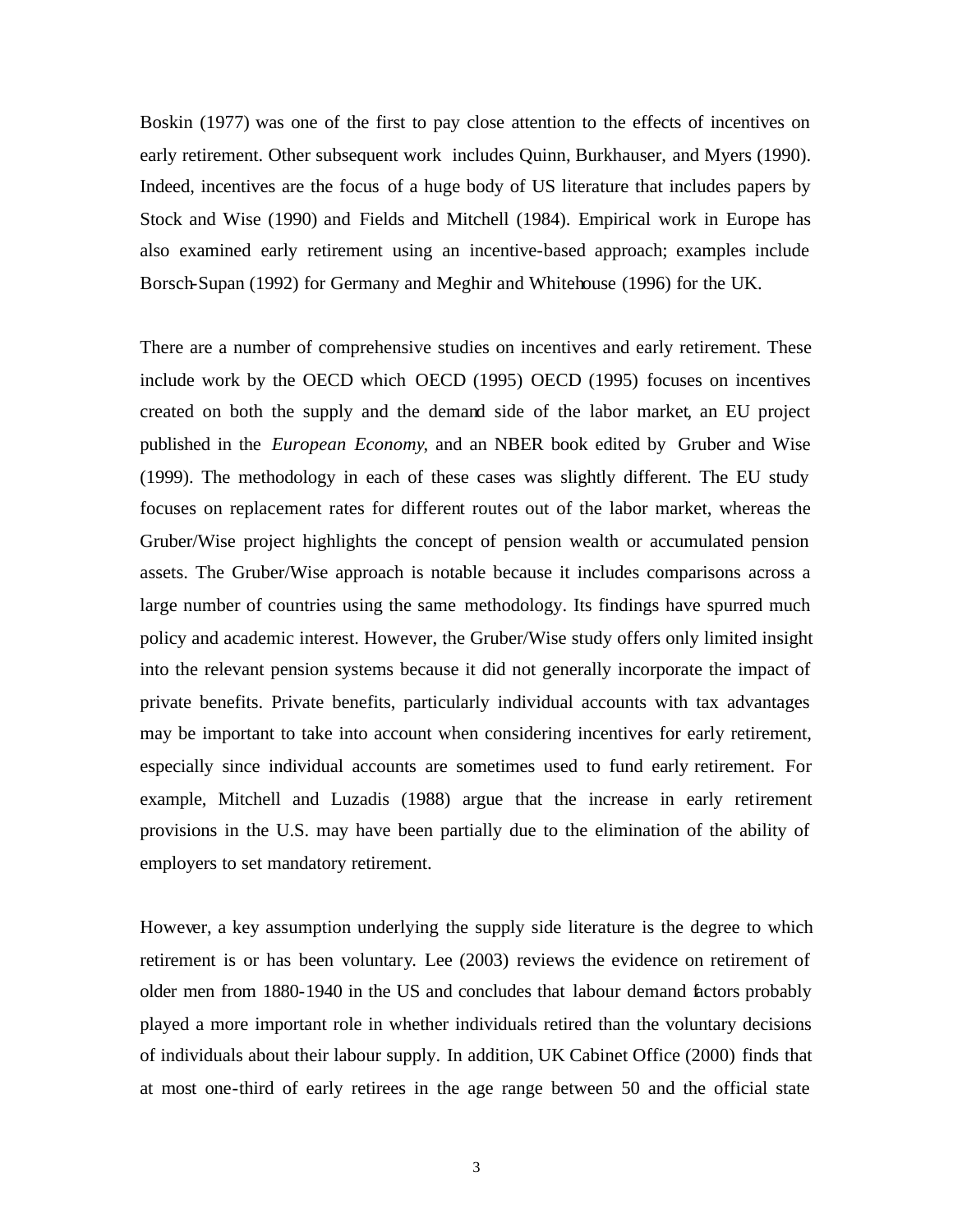pension retirement age in the UK retire voluntarily, and that only about 12 per cent have planned for the retirement. Also, the one European country not witnessing a substantial increase in early retirement in the 1980s was Iceland, and it did not experience a labor demand shock (Herbertsson (2001)). Further evidence on these points can be found in Downs (1995) (which reviews some evidence about layoffs of older American workers), in Gray (2002) which shows that French workers with high wage increases and therefore wage pressure tend to be those high layoffs

On the other hand, Stern and Todd (2000) use historical US data on mandatory retirement programs and retirement behaviour from the National Longitudinal Survey (NLS) and finds that many workers in mandatory retirement situations will retire before their mandatory retirement date.

Regardless of the causes, the withdrawal of older workers from the labor force causes an increase in unused production capacity, a reduced tax base, and an increased burden on pension and fiscal systems. If the trend toward earlier retirement were to continue far into the future, it would thus pose even larger fiscal threats to pension systems, especially those that do not include a penalty for early retirement. It is therefore of critical importance to design pension systems providing appropriate incentives for delaying retirement. Furthermore, given the fact that incentives do not in themselves seem to provide a good indication of the severity of the early retirement problem, it is useful to derive others. Gruber and Wise (1999), for instance, have a measure of *unused productive capacity* capturing the extent to which older workers are not working.

In this paper, we develop a simple framework, taking into account wages and also incorporating the effects of increased employment on wages. The next section puts forth a framework to assess the costs associated with the low labor force participation of older workers, while Section 3 utilizes the framework to estimate the cost of early retirement in the OECD and Section 4 accesses the burden. Section 5 concludes.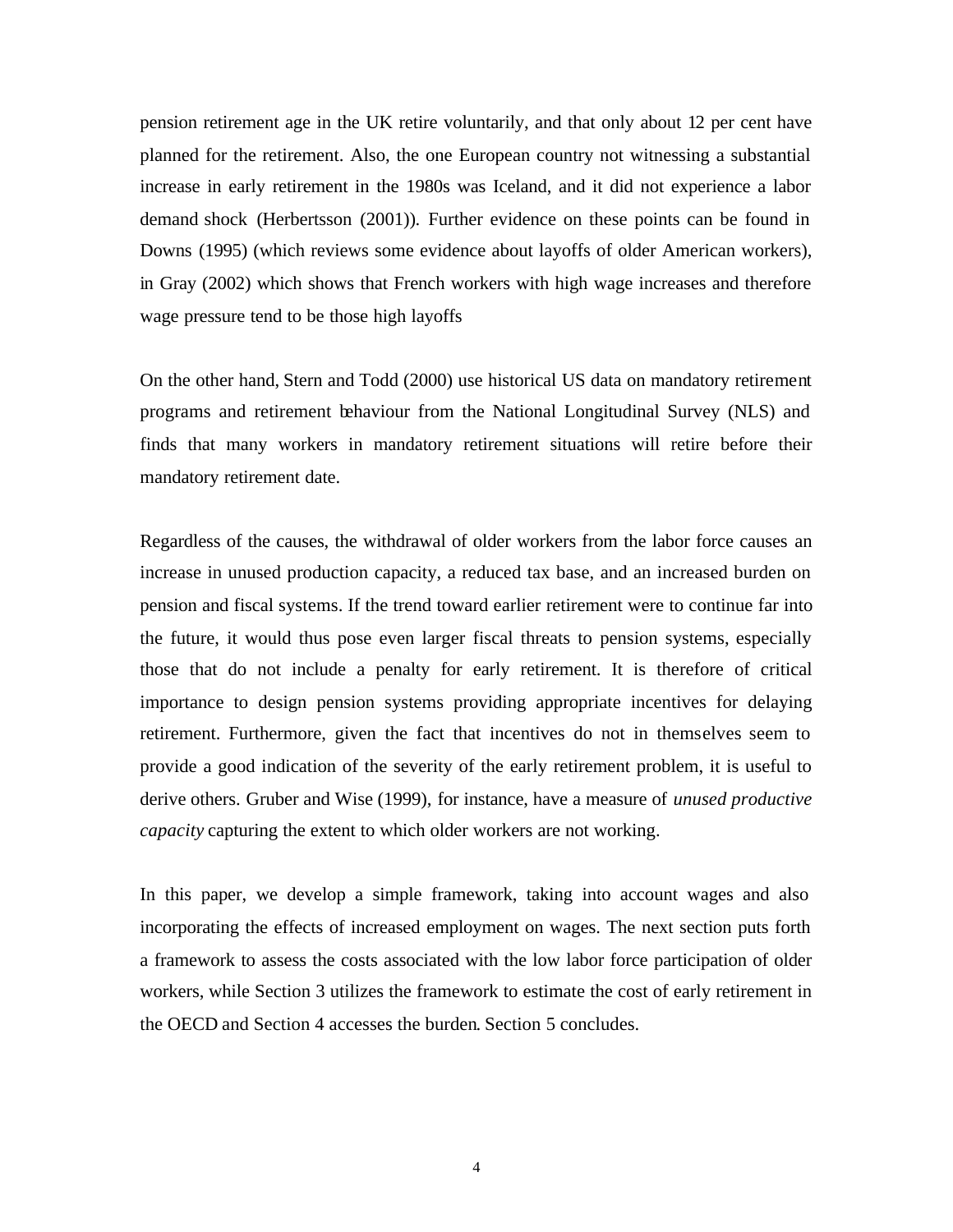### **2 A Cost Assessment Model**

In this section, we present a simple model allowing us to assess the share of potential GDP lost due to early retirement. While simple, this model does take into account the effects on equilibrium wages of high taxes to fund early retirement programs.

#### **2.1 Model Without Capital**

There are two types of workers: older workers and other workers. We define:

- *wo* wage of older workers
- *wm* wage of other workers
- *Po* population of older workers
- *Pm* population of other workers
- *Eo* employment rate of older workers
- *Em* employment rate of other workers

Total wage income is hence:

$$
Y = w_o E_o P_o + w_m E_m P_m
$$
 (2.1)

where *Y* is actual wage income. To simplify the analysis, we assume no capital income so that *Y* is also gross national product. To assess the cost of early retirement, it is necessary to assess what the employment rate would be in the absence of early retirement where the employment rate is *E<sup>o</sup>*  $\overline{a}$ instead of  $E<sub>o</sub>$ , and where the employment rate of other workers has not changed from *E<sup>m</sup>* , i.e., an increased labor supply of older workers following a decrease in early-retirement does not affect labor supply or labor demand for other workers. We envisage this change in labor force participation occurring in an atmosphere of more general macroeconomic change in which both wages and benefits are changed. Potential output, *Y* ) , is then given by:

$$
\hat{Y} = \hat{w}_o \hat{E}_o P_o + \hat{w}_m E_m P_m \tag{2.2}
$$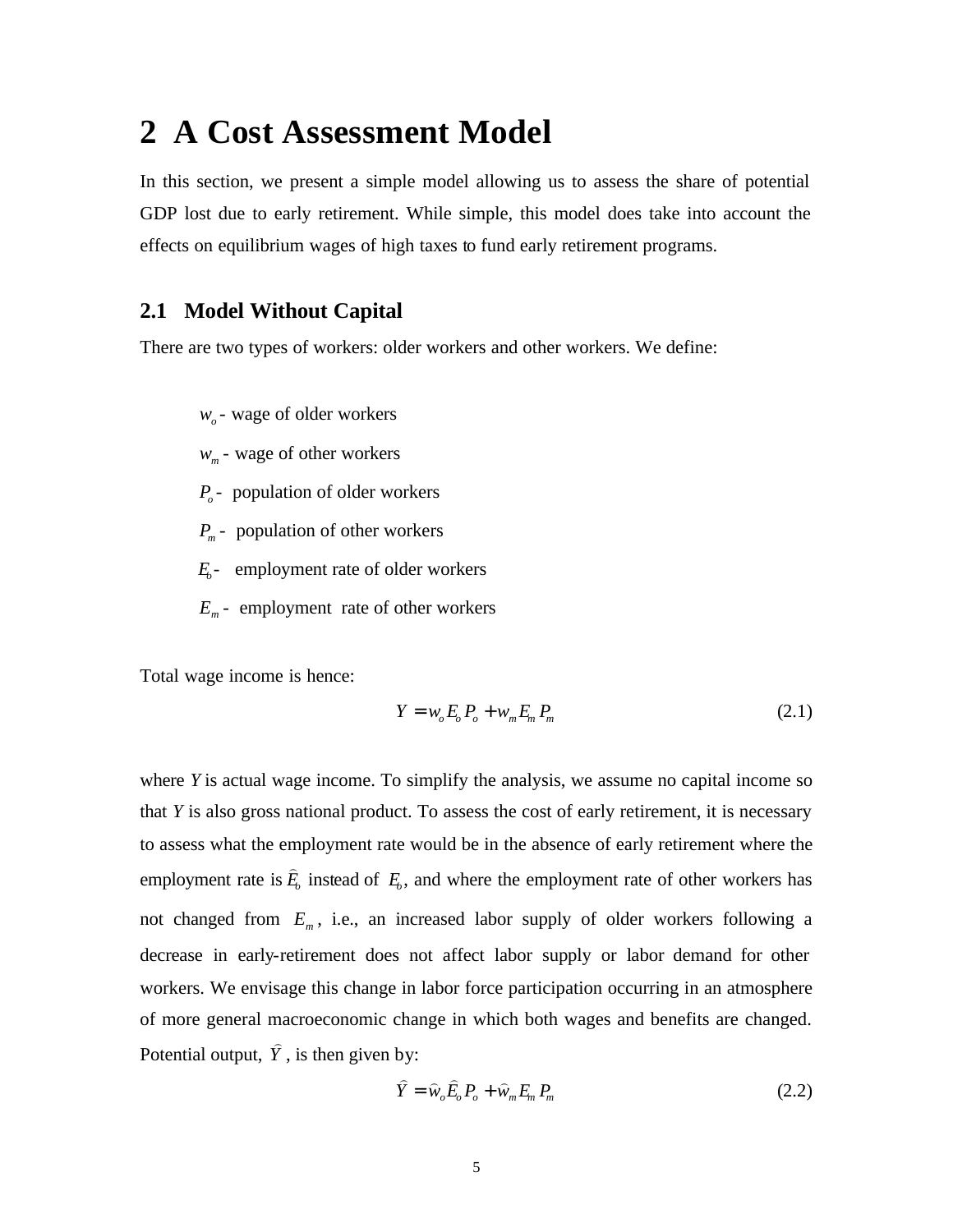where  $\hat{w}_o$  is the new average wage for older workers, and  $\hat{w}_m$  is the new average wage for other workers. The ratio of actual output  $(2.1)$  to potential output  $(2.2)$  is less than unity to the extent that early retirement induces systemic inefficiencies. For example, if the ratio of actual to potential output is 0.90, early retirement has induced a 10 per cent output gap.

Using Equations  $(2.1)$  and  $(2.2)$  we can express the output gap as:

$$
GAP = 1 - \frac{w_o E_o P_o + w_m E_m P_m}{\hat{w}_o \hat{E}_o P_o + \hat{w}_m E_m P_m}
$$
(2.3)

or:

$$
GAP = 1 - \frac{\frac{w_o E_o P_o}{w_m E_m P_m} + 1}{\frac{\hat{w}_o \hat{E}_o P_o}{w_m E_m P_m} + \frac{\hat{w}_m}{w_m}}
$$
(2.4)

Before exploring (2.4) in detail, it is useful to understand a simplified version. A simplification of (2.4) can be achieved by assuming that  $\hat{E}_o = E_m$  $\overline{a}$ , so that employment rates of all workers are equalized. Furthermore, we assume that the wages of all workers are equal, and that the change in labor force participation does not change wages. We can then write the output gap as:

$$
GAP = 1 - \frac{\frac{E_o P_o}{E_m P_m} + 1}{\frac{P_o}{P_m} + 1}
$$
\n(2.5)

The output gap depends only on the ratio of old employees to other employees and the ratio of old population to other population.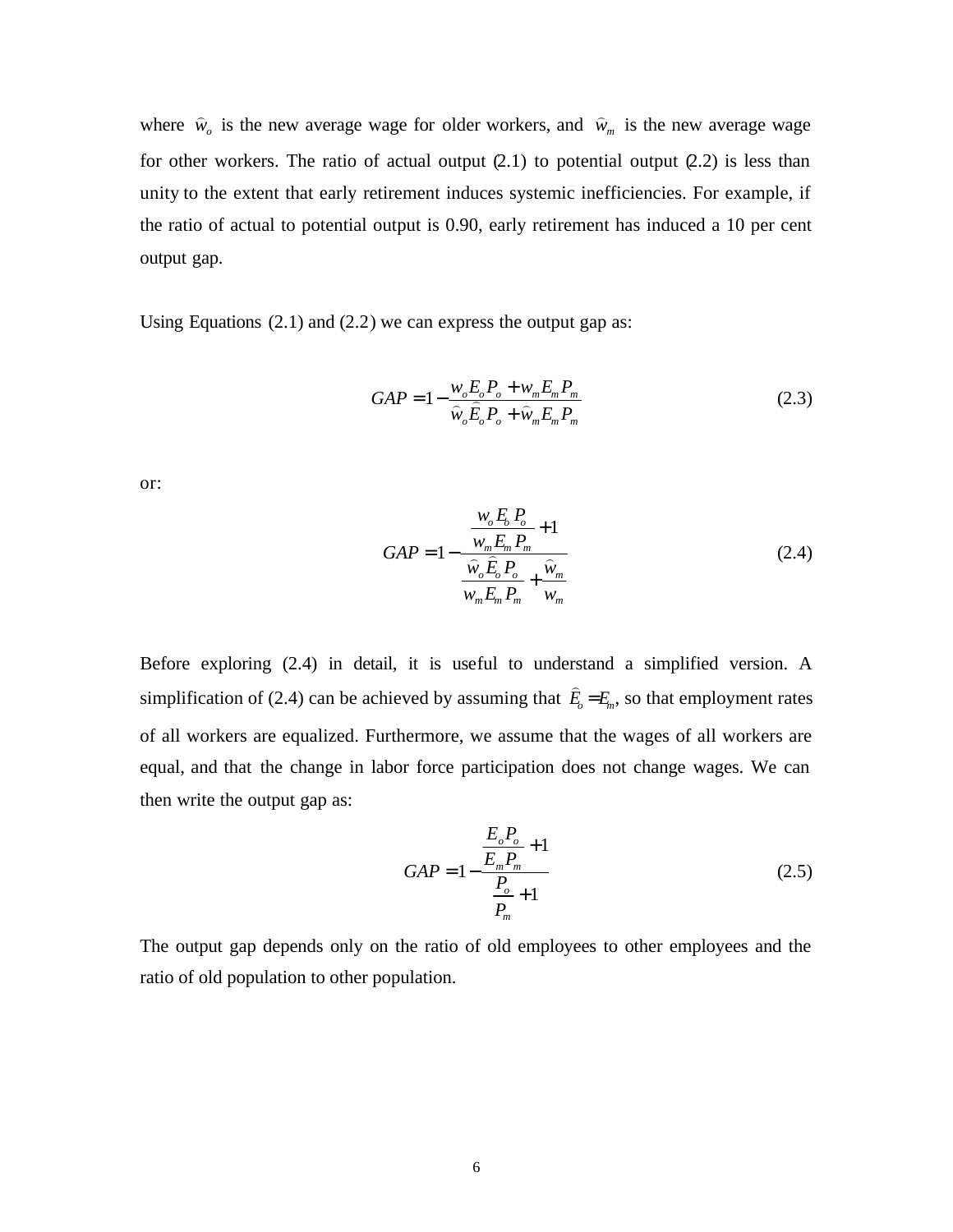Suppose that the ratio of wages of older workers to other workers is  $k$ , e.g.,  $k = w_o/w_m$ . Then, if we make the following additional assumptions that, as a result of the change in labor force participation, this ratio does not change, we obtain:

$$
GAP = 1 - \frac{1}{1 + m} \frac{k \frac{E_o P_o}{E_m P_m} + 1}{k \frac{\hat{E}_o P_o}{E_m P_m} + 1}
$$
(2.6)

where **m** is the rate of growth in wages following increased labor supply (reduction in early retirement). We note that equation (2.5) is a seven-parameter model. In particular, estimates of the gap depend on five direct observables ( $E_m$ ,  $E_o$ ,  $P_m$ ,  $P_o$ , and  $k$ ) and two other variables ( *E<sup>o</sup>*  $\overline{\phantom{0}}$ and **m**). We have already noted the possibility of closing the model for *E<sup>o</sup>*  $\overline{\phantom{0}}$ by assuming that  $\hat{E}_o = E_m$  $\overline{a}$ , so that employment rates of all workers are equalized. However, it may also be useful to adjust *E<sup>o</sup>*  $\overline{\phantom{0}}$ to be somewhat below  $E_m$  to account for higher incidence rates of disability at older ages.

One possibility for **m** is simply to assume that changes in wages are very slow as a result of reform and therefore the effect of changes in wages can in effect be ignored. However, an alternative approach is to distribute savings in benefit payouts to all workers in proportion to their current wages. An example where this would happen is if proportional payroll taxes were cut equally for all workers. We let  $\Delta b$  be the savings. Then we can write:

$$
\widehat{w}_o = w_o \left( 1 + \frac{\Delta b}{w_o \left[ \frac{1}{k} E_m P_m + \widehat{E}_o P_o \right]} \right) = w_o \left( 1 + \frac{\Delta b}{\overline{Y}} \right)
$$
\n(2.7)

where  $\overline{Y}$  is the level of output where labor participation rates have adjusted to their new levels, but wages have not. We hence find that: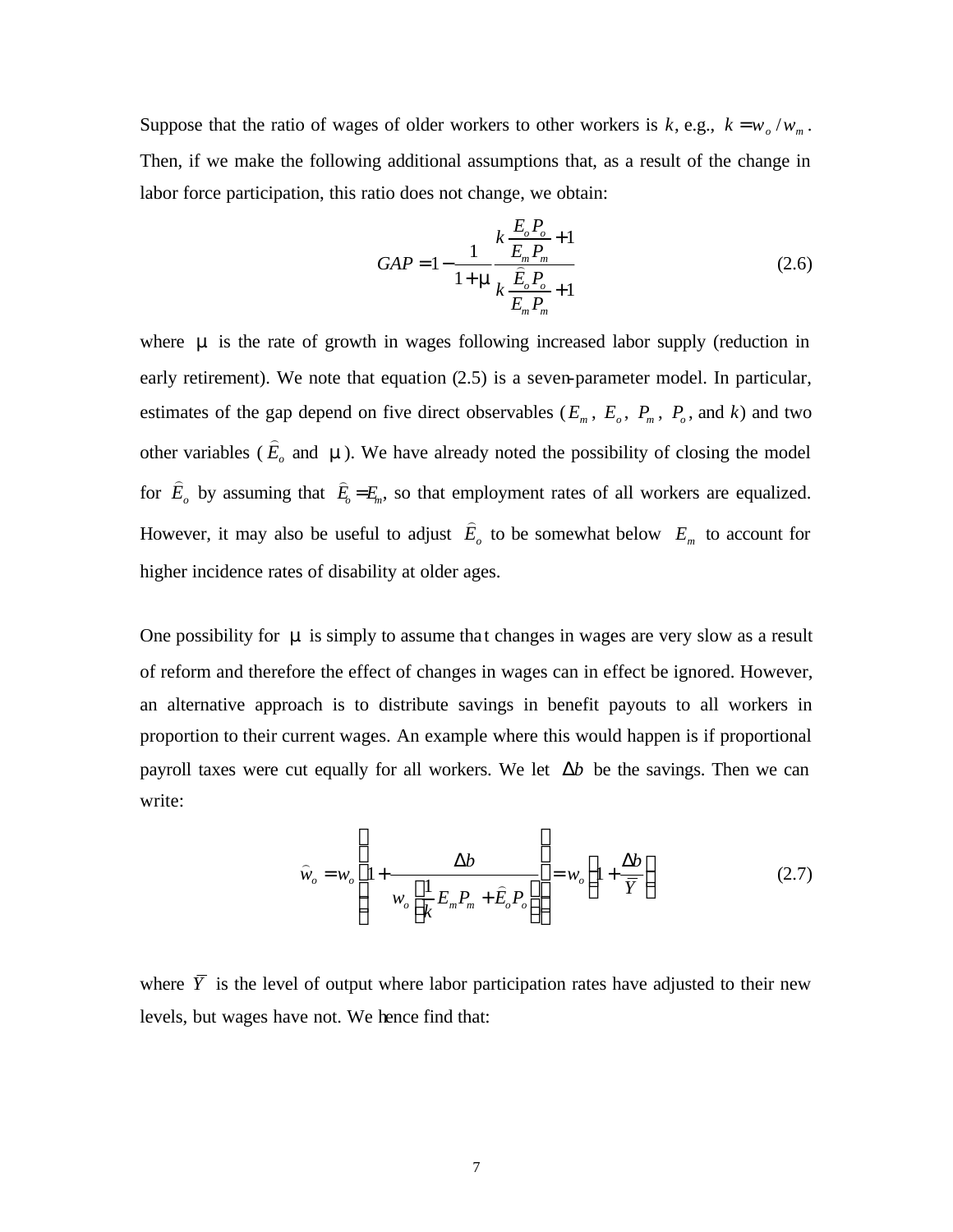$$
\mathbf{m} = \frac{\Delta b}{\overline{Y}} = \frac{\Delta b}{Y} \frac{Y}{\overline{Y}} = \frac{\Delta b}{Y} \frac{k \frac{E_o P_o}{E_m P_m} + 1}{k \frac{\widehat{E}_o P_o}{E_m P_m} + 1}
$$
(2.8)

which depends only on observables and the change in benefit expenditure relative to the initial level of output (or the percentage of GDP to be saved on benefit expenditure as a result of lower labor force participation).

#### **2.2 Model With Capital**

Omission of capital is obviously a weakness in our model above. To investigate the effect of this omission, we consider a Cobb-Douglas production function:

$$
Q = A(E_m P_m + kE_o P_o)^a K^{1-a}
$$
 (2.9)

If we consider the effect of reform, then output after the reform is:

$$
\hat{Q} = A(E_m P_m + k\hat{E}_o P_o)^a K^{1-a}
$$
\n(2.10)

Assuming capital does not change as a result of the reform, then the ratio of output before vs. after the reform is:

$$
\frac{(E_m P_m + kE_o P_o)^a}{(E_m P_m + k\hat{E}_o P_o)^a}
$$
\n(2.11)

or:

$$
\frac{w_m^{-a} (w_m E_m P_m + w_m k E_o P_o)^a}{w_m^{-a} (1 + \mathbf{m})^{-a} (w_m (1 + \mathbf{m}) E_m P_m + k w_m (1 + \mathbf{m}) \hat{E}_o P_o)^a}
$$
(2.12)

which simplifies to:

$$
\frac{Y^a}{\left(1+\mathbf{m}\right)^{-a}\widehat{Y}^a} \tag{2.13}
$$

so that the output gap including a fixed stock of capital is related to the gap without including capital. The difference of course is the labor share *a* . With, for instance, a labor share of 0.80 and a ratio of actual to potential output (excluding capital) of 0.90, the output gap is 8 per cent instead of 10 per cent.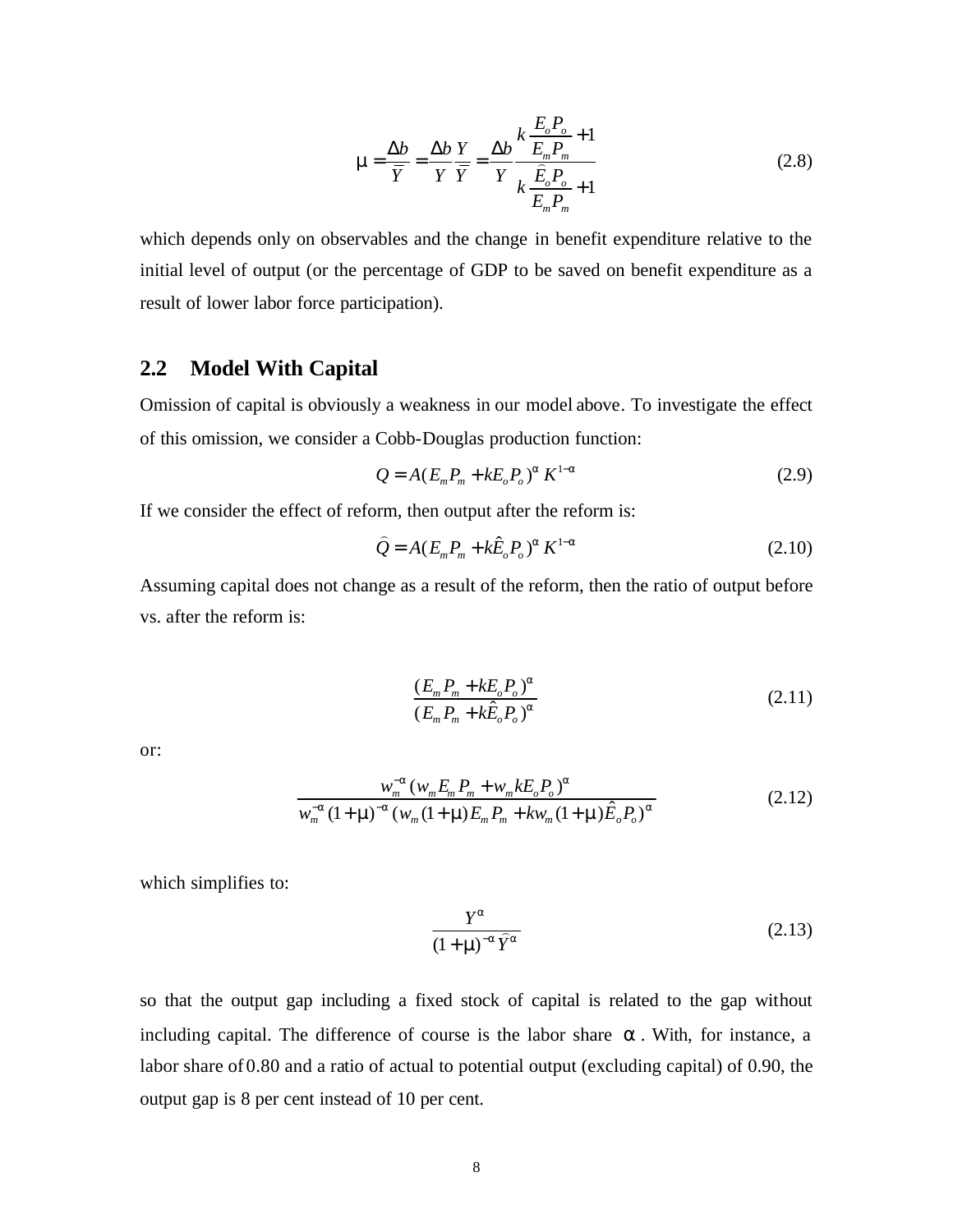### **3 The Costs of Early Retirement**

To assess the economic costs of early-retirement in countries reporting to the OECD, we use equations  $(2.5)$  and  $(2.7)$  and data on:

- Employment rates of older workers, defined here as workers between 55-64,
- Employment rates of other workers, defined here as workers between 25-54,
- The number of people in the age group 55-64,
- The number of people in the age group 25-54,
- Average wages of 55-64 year-old workers,
- Average wages of 25-54 year-old workers,
- Government expenditures on pension benefits of 55-64 year olds,
- Assumptions about what the employment rates of workers aged 55-64 would be in the absence of early retirement.

For data on population we use United Nations  $(2002)^2$  and on labor markets OECD (1999). For a baseline calculation, we assume no wage effects from reform  $\mathbf{m} = 1$ , equal wages for all workers,  $k = 1$ , and no differences in labor force participation after reform  $\hat{E}_o = E_m$  $\overline{a}$ . For these calculations, Table 1 shows results for the OECD countries over the last two decades. The OECD fraction of output lost to early retirement was almost 7.1 per cent in 2000. Continental and Eastern Europe tend to have higher costs than the rest of the OECD, but Iceland has particularly small costs.

l

 $2$  We use the medium variant for the population projections.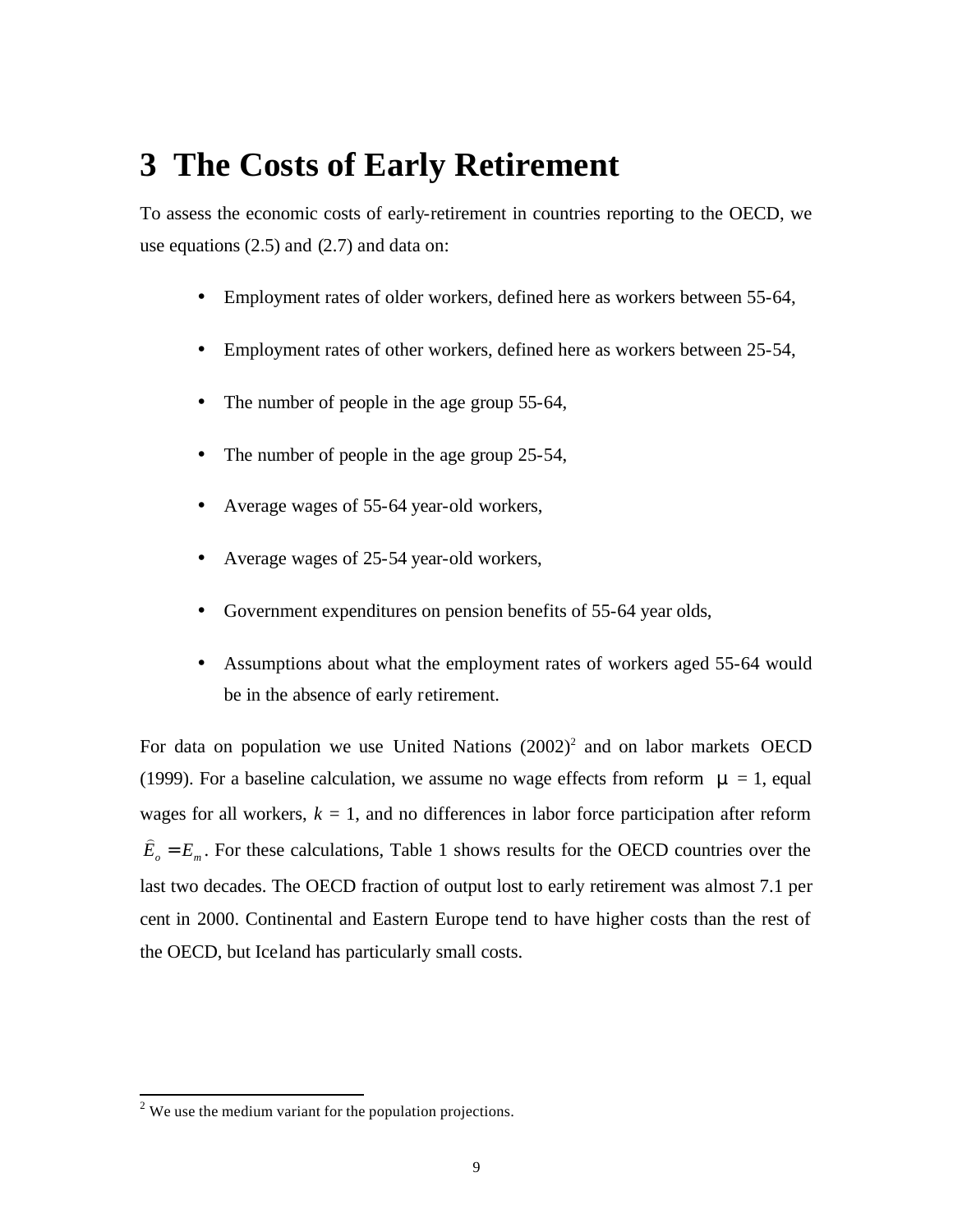|                | 1980 | 1990                     | 2000              | 2010        |                          | 1980                     | 1990 | 2000 | 2010  |
|----------------|------|--------------------------|-------------------|-------------|--------------------------|--------------------------|------|------|-------|
| Hungary        |      | $\overline{\phantom{a}}$ |                   | 16,5% 19,4% | Ireland                  | 4,6%                     | 6.9% | 6,8% | 8,9%  |
| Belgium        |      |                          | 15,2% 14,1% 17,9% |             | Australia                | 7.5%                     | 7,5% | 8.1% | 11,1% |
| Luxemburg      |      |                          | 12,5% 12,6% 15,1% |             | Canada                   | 5,5%                     | 6,7% | 7,2% | 10,5% |
| Austria        |      |                          |                   | 14,4% 15,9% | Sweden                   | 5,9%                     | 4,7% | 5,2% | 7.5%  |
| Germany        | 7.8% | 9.5%                     | 13,2% 12,6%       |             | <b>USA</b>               | 5,6%                     | 5,4% | 5,7% | 8,1%  |
| Greece         |      | 10.4%                    | 10,7% 11,2%       |             | New Zealand              | $\overline{\phantom{0}}$ | 7.9% | 7,8% | 11,6% |
| Czech Republic |      |                          |                   | 11,1% 15,2% | Turkey                   | $\overline{\phantom{0}}$ | 5,0% | 4,0% | 5,1%  |
| France         | 6.2% | 11.2%                    | 10.3% 15.1%       |             | Japan                    | 2,8%                     | 4,3% | 5,4% | 7,5%  |
| Netherlands    | 8,1% | 10.5%                    | 11,2%             | 15,9%       | Norway                   | 5,0%                     | 4,9% | 5,2% | 8,1%  |
| Poland         |      | $\overline{\phantom{a}}$ | 7.7%              | 11,1%       | Switzerland              | -                        | 2,9% | 6,7% | 9,3%  |
| Finland        | 8,2% | 9.6%                     | 10.6%             | 15,8%       | Korea                    |                          | 2,2% | 3,7% | 5,0%  |
| Spain          | 4,8% | 9,7%                     | 9.3%              | 11,1%       | Mexico                   |                          | 2,1% | 2,8% | 3,7%  |
| Portugal       | 6,0% | 9.1%                     | 8,6%              | 9,4%        | Iceland                  |                          | 0.5% | 1,6% | 2,2%  |
| Denmark        |      | 6,9%                     | 8,2%              | 11,3%       |                          |                          |      |      |       |
| UK.            |      | 7.5%                     | 7,2%              | 10,1%       | <b>OECD</b> Average 5,3% |                          | 6,7% | 7,1% | 9,1%  |

Table 1. *Cost of Early Retirement in the OECD as a Share of Potential GDP*

Figure 2 plots the OECD average costs of early retirement, which peaked at about 7.5 per cent of potential output in the mid 1980s, and is predicted to increase to as much as 9,1% in 2010.

Figure 2. *Costs of Early Retirement in the OECD*, 1980-2010

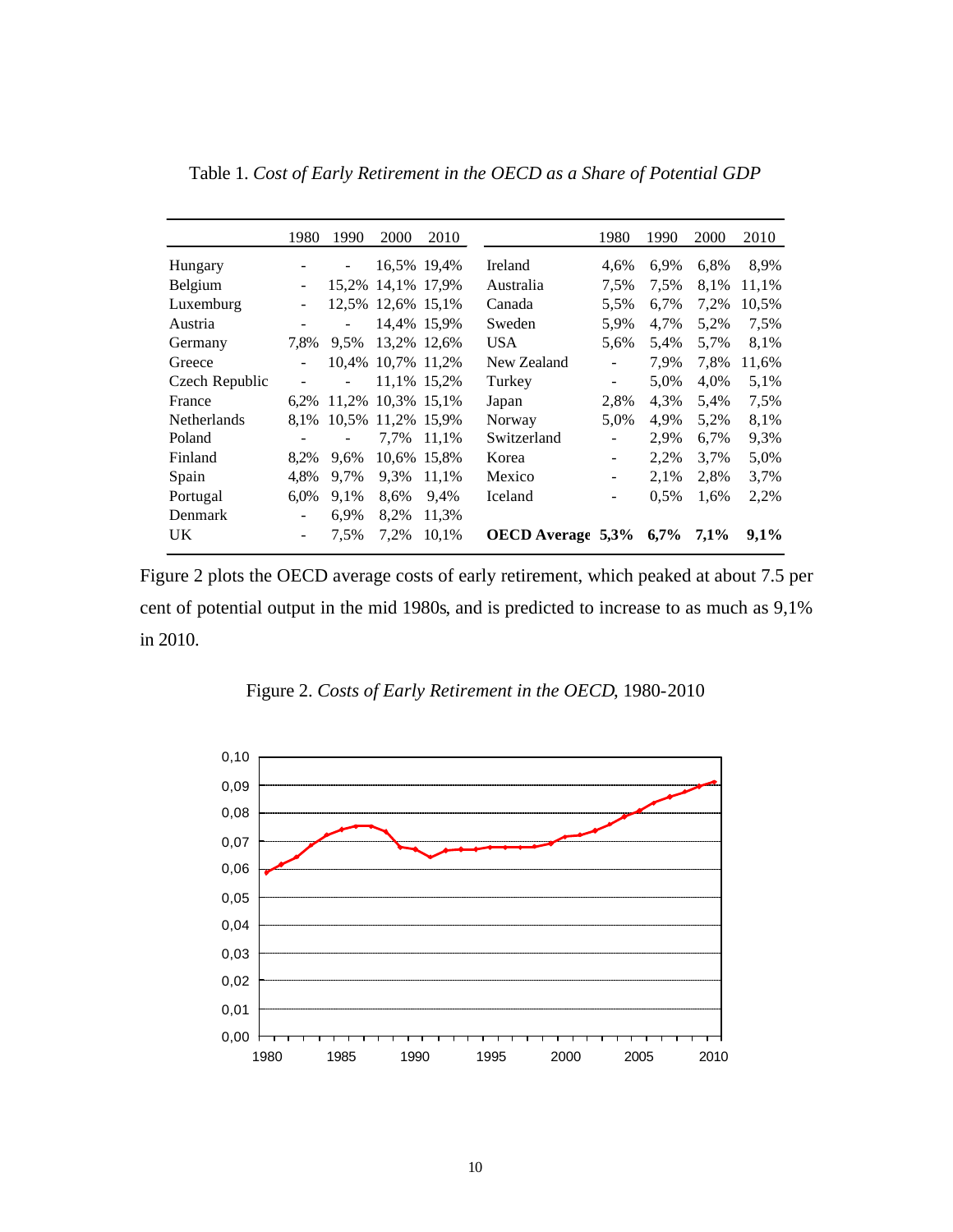These are estimates, and indeed our own analysis suggests the need for qualification. The first qualification is in the parameter *E<sup>o</sup>*  $\overline{a}$ , which we assumed to equal  $E_m$ . However, this assumption may not be reasonable because, in the absence of early retirement, the participation rates of older workers will be lower than those of younger workers (to account for higher rates of disability incidence in the older age group). Disability statistics are quite difficult to interpret, but a 10 per cent lower participation rate is a reasonable, if not high, figure. For example, in Iceland where early retirement is almost nonexistent, 90.9 per cent of 25-54 year-old males participated on average in the labor force in 1990s, compared with 87 per cent of the age group 55-64. The difference is only 3.9 per cent, see Herbertsson (2001).

Using a 10 per cent lower participation rate, Figure 3 shows the costs of early retirement in the OECD, assuming a 10-percentage-point lower participation rate for older workers. Figure 4 shows the corresponding figures for men alone.

Figure 3. *Costs of Early Retirement with a 10-percentage-point Lower Participation* Rate *of Older Workers to Account for Disability*

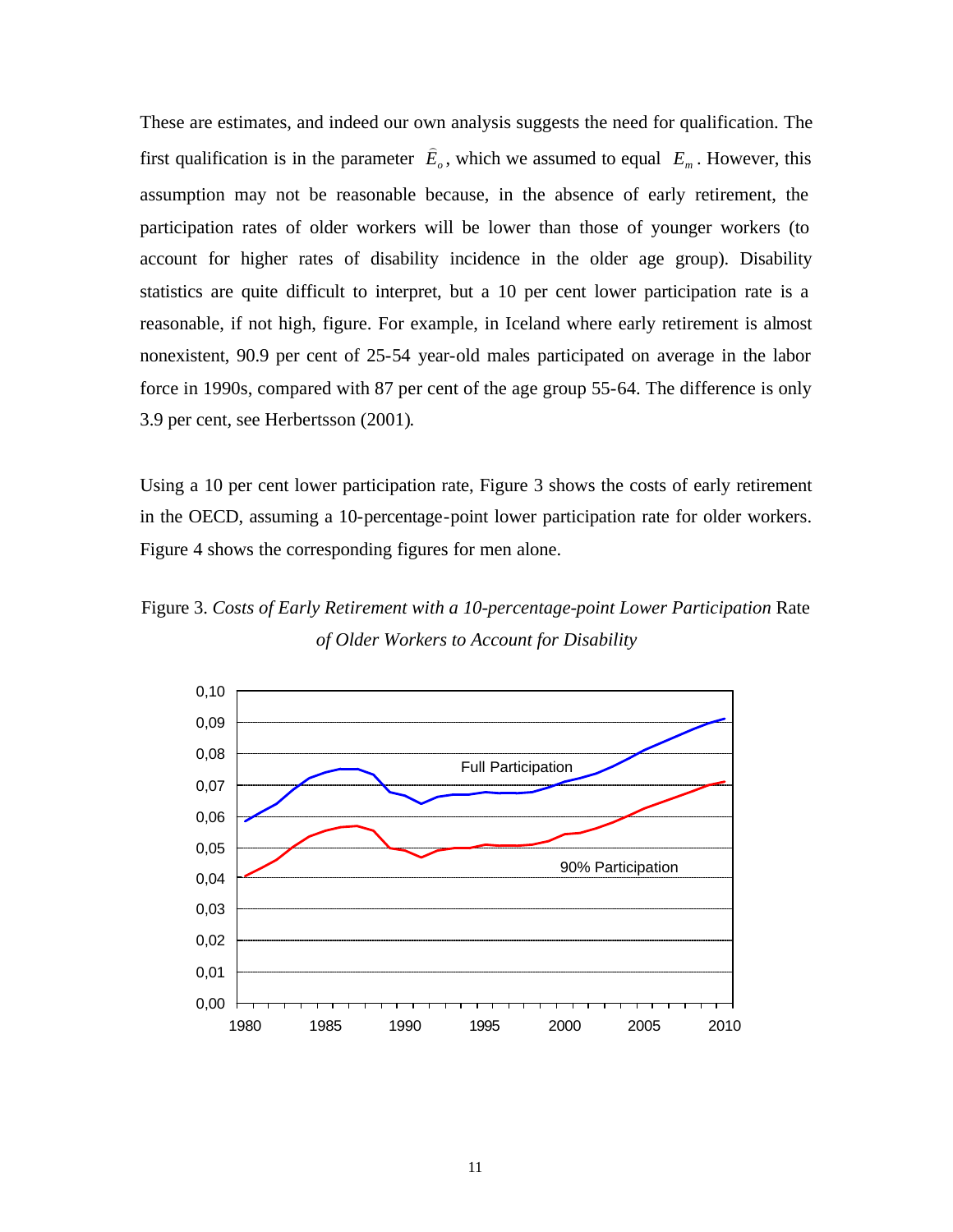Figure 4. *Costs of Early Retirement for Men with a 10-percentage-point Lower Participation* Rate *of Older Workers to Account for Disability*



The effect of using a lower participation rate is significant, and, indeed, the costs fall by about 25 per cent for the population as a whole and 30 percent for males alone. The reason for this is that a 10-percentage-point lower participation rate of older workers is indeed a significant drop relative to overall participation.

This difference in effects suggests the importance of looking at males and females separately. Table 2 and 3 provide costs by country for males and females respectively.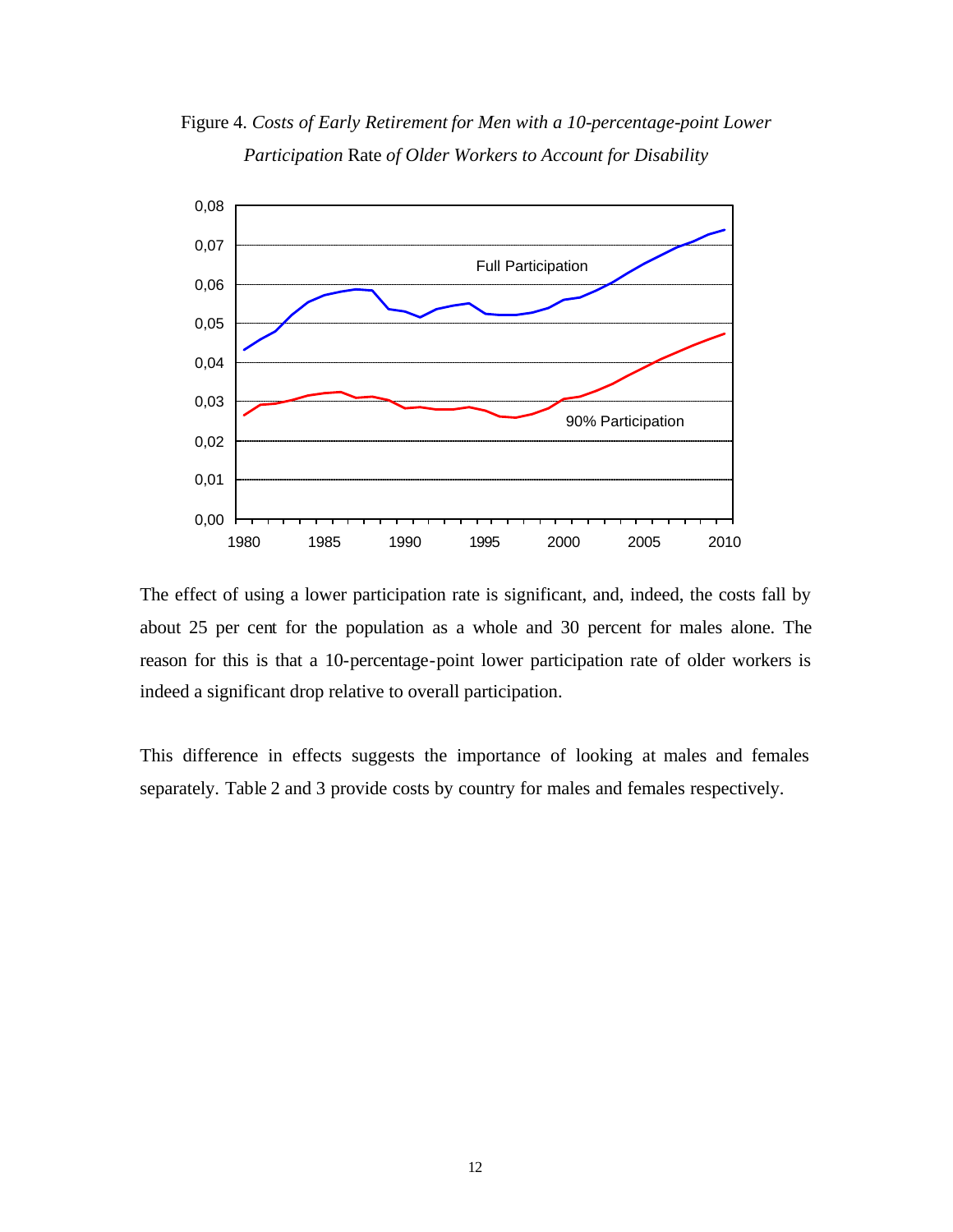|                      | 1980                     | 1990                     | 2000  | 2010        |                   | 1980 | 1990 | 2000 | 2010  |
|----------------------|--------------------------|--------------------------|-------|-------------|-------------------|------|------|------|-------|
| Hungary              |                          |                          |       | 11,8% 14,2% | Ireland           | 3.6% | 5,1% | 4,7% | 5,3%  |
| Belgium              |                          | 12.7%                    | 12.2% | 15.9%       | Australia         | 5,0% | 5,4% | 6,2% | 8,8%  |
| Luxemburg            | -                        | 10.7%                    | 11,5% | 14.5%       | Canada            | 3.4% | 4,9% | 5,5% | 8,1%  |
| Austria              |                          | $\overline{\phantom{a}}$ |       | 12.6% 14.1% | Sweden            | 4,0% | 3.8% | 4,7% | 6.9%  |
| Germany              | 4.5%                     | 7.1%                     | 10.9% | 10.6%       | <b>USA</b>        | 4,5% | 4,3% | 4,6% | 6,8%  |
| Greece               |                          | 8,9%                     | 8.8%  | 9.3%        | New Zealand       | ۰    | 6,8% | 6,7% | 10,3% |
| Czech Republic       | $\overline{\phantom{a}}$ | $\overline{\phantom{a}}$ |       | 7,4% 11,0%  | Turkey            | -    | 5,3% | 4,2% | 5,1%  |
| France               | 5,1%                     | 10.3%                    |       | 9.5% 13.9%  | Japan             | 1,7% | 3,0% | 3,2% | 4,4%  |
| <b>Netherlands</b>   | 5,7%                     | 8,6%                     | 9.8%  | 14,1%       | Norway            | 3,3% | 3.7% | 4,2% | 6,9%  |
| Poland               |                          | $\overline{\phantom{a}}$ | 5,9%  | 8,8%        | Switzerland*      | -    | 2,0% | 4,1% | 6,0%  |
| Finland              | 6.4%                     | 8,7%                     | 10,1% | 15,6%       | Korea             | -    | 2,2% | 3.4% | 4,2%  |
| Spain                | 3,7%                     | 7,4%                     | 6.9%  | 8,4%        | Mexico*           | -    | 1,4% | 1,4% | 1,8%  |
| Portugal             | 4,1%                     | 6,3%                     | 6,2%  | 7,2%        | Iceland*          | -    | 0.1% | 1,0% | 1.3%  |
| <b>Denmark</b>       | -                        | 4,8%                     | 6,4%  | 9,6%        |                   |      |      |      |       |
| UK.                  | $\overline{\phantom{0}}$ | 5,6%                     | 4,8%  | 7.1%        | OECD Average 4,3% |      | 5,3% | 5,6% | 7,4%  |
| Note: *Data for 1991 |                          |                          |       |             |                   |      |      |      |       |

Table 2. *Cost of Early Retirement of Males in the OECD as a Share of Potential GDP*

Table 3. *Cost of Early Retirement of Females in the OECD as a Share of Potential GDP*

|                      | 1980  | 1990                     | 2000              | 2010        |                          | 1980                     | 1990       | 2000  | 2010  |
|----------------------|-------|--------------------------|-------------------|-------------|--------------------------|--------------------------|------------|-------|-------|
| Hungary              |       |                          |                   | 21,4% 24,8% | Ireland                  |                          | 6,6% 10,2% | 11,2% | 14,5% |
| Belgium              |       |                          | 18,6% 16,6% 20,5% |             | Australia                | 11,5%                    | 10.6%      | 10.5% | 13,7% |
| Luxemburg            |       |                          | 15,4% 14,3% 15,9% |             | Canada                   | 8,4%                     | 8.9%       | 9,2%  | 13,0% |
| Austria              |       |                          |                   | 16.7% 18.3% | Sweden                   | 8,0%                     | 5,6%       | 5,8%  | 8,2%  |
| Germany              | 10.7% |                          | 12,6% 16,1% 15,0% |             | <b>USA</b>               | 7.4%                     | 6,7%       | 6,8%  | 9,4%  |
| Greece               |       |                          | 13.1% 13.2% 13.8% |             | New Zealand              | $\overline{\phantom{a}}$ | 9.4%       | 9.2%  | 13,0% |
| Czech Republic       |       | $\overline{\phantom{a}}$ |                   | 14,9% 19,5% | Turkey                   | $\overline{\phantom{a}}$ | 4,1%       | 3,2%  | 4,9%  |
| France               |       | 7,3% 12,2% 11,1% 16,4%   |                   |             | Japan                    | 3,5%                     | 5,8%       | 8,0%  | 11,1% |
| <b>Netherlands</b>   |       | 12,2% 13,1% 13,3% 18,2%  |                   |             | Norway                   | 6,9%                     | 6.1%       | 6,3%  | 9,4%  |
| Poland               |       | $\overline{\phantom{a}}$ |                   | 9.6% 13.5%  | Switzerland*             |                          | 5,3%       | 10,3% | 13,5% |
| Finland              |       | 10,0% 10,5% 10,9% 16,0%  |                   |             | Korea                    |                          | 1.2%       | 4,0%  | 5,8%  |
| Spain                |       | 6.3% 13.5% 12.8% 14.9%   |                   |             | Mexico*                  | ٠                        | 4.5%       | 5,2%  | 6,6%  |
| Portugal             |       | 8.5% 12.2% 11.1% 11.7%   |                   |             | Iceland*                 |                          | $0.4\%$    | 0.3%  | 2,6%  |
| Denmark              |       |                          | 9,2% 10,1% 13,1%  |             |                          |                          |            |       |       |
| UK.                  |       |                          | 9,7% 10,0% 13,5%  |             | <b>OECD</b> Average 7,4% |                          | 8,3%       | 8,9%  | 11,1% |
| Note: *Data for 1991 |       |                          |                   |             |                          |                          |            |       |       |

For men, the gap is much smaller than for women, as shown in Figure 5, with a 0 percentage point lower potential participation rate for older workers. Figure 6 shows the effects assuming a 10 percentage point reduction both for males and females.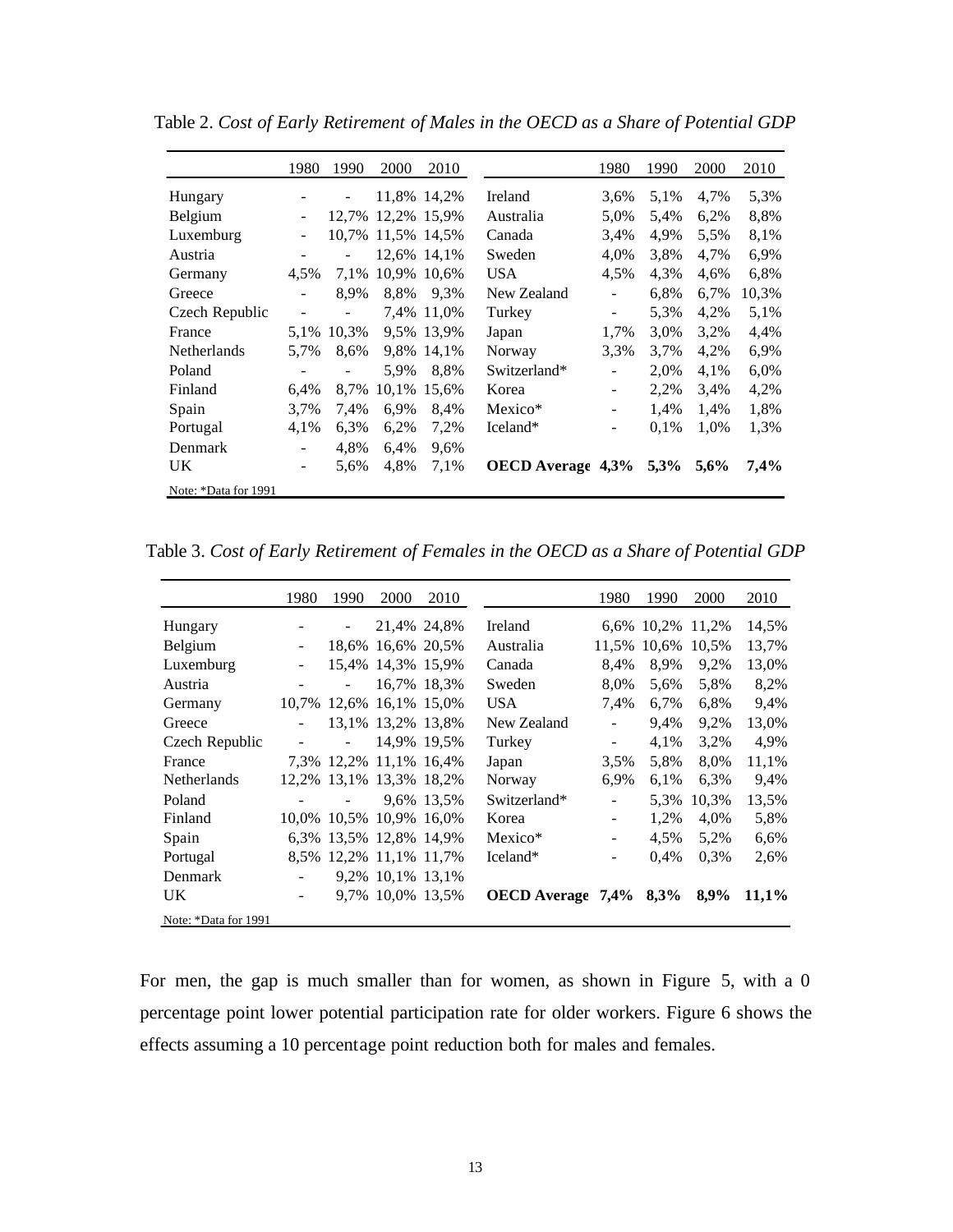Figure 5. *Costs of Early Retirement of Males and Females with a 0-percentage-point Lower Participation Rate of Older Workers.*



Figure 6. *Costs of Early Retirement of Males and Females with a 10-percentage-point Lower Participation Rate of Older Workers.*

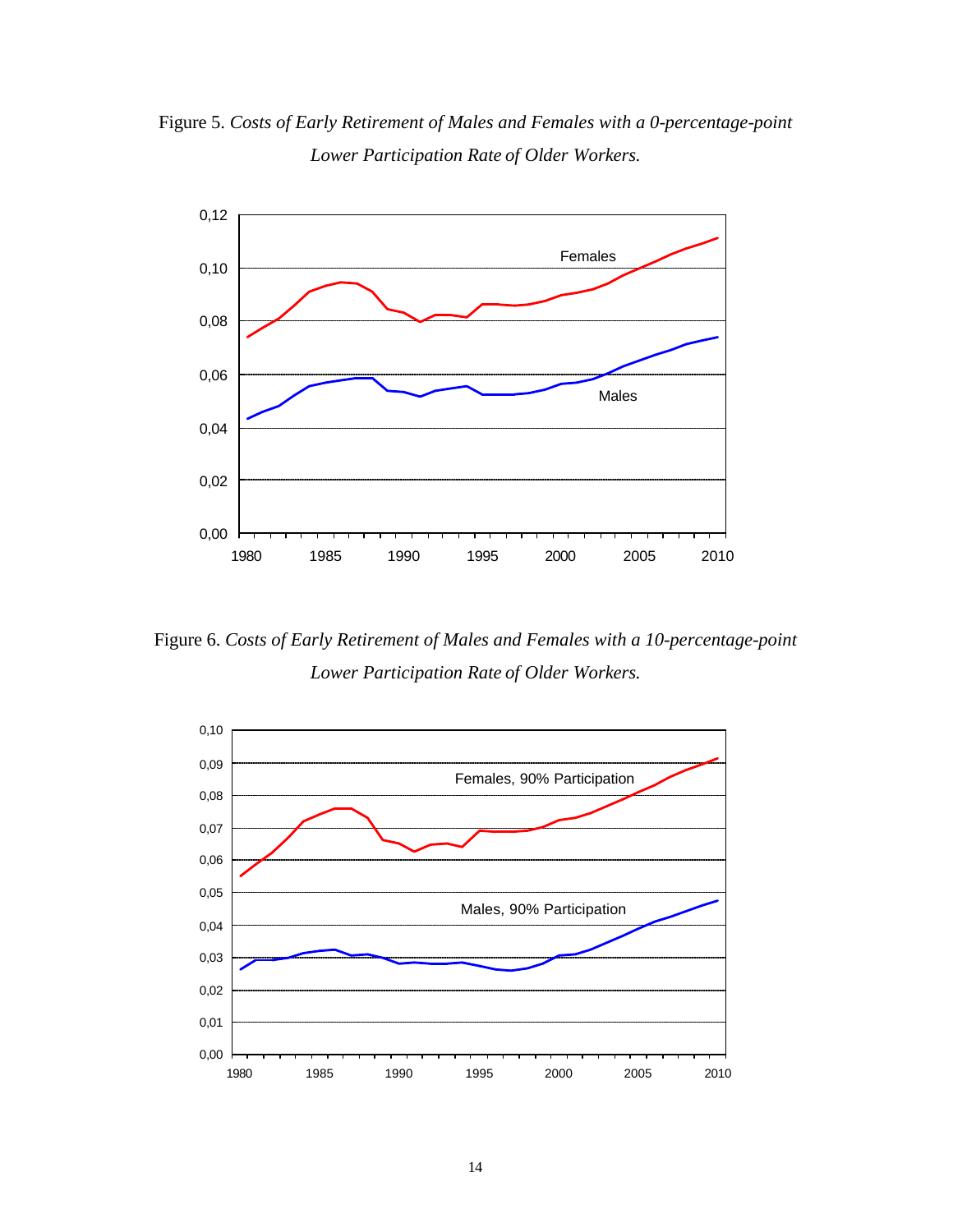In 2000, assuming a participation rate for older workers after a reform of 90 per cent that of younger workers, the cost of early retirement for men was 3.9 per cent of potential GDP, whereas for women it was 7.2 per cent. If there is a natural barrier to the labor force participation of older workers, then the cost figures we have derived may be overestimated. On the other hand, the participation rates resulting from a policy for women are tied to the potential participation rates of younger women, which may be low relative to those at older ages due to childrearing and other factors.

On the other hand, there are a number of important factors leading to a higher gap. First is the equilibrium effect through wages. The effect through wages depends on the savings in benefit expenditures. For example, a 1 per cent savings due to benefit expenditure costs feeds through (using equation (2.7)) to a higher output and raises the cost of early retirement in 1998, for instance, from 6.3 per cent in the absence of wage effects to 7.2 per cent. These savings thus have a significant effect on work incentives and productivity and hence output.

Another significant factor leading to a higher gap is the fact that the baseline for older workers is employment of younger workers. Younger workers may not be experiencing full employment, and, indeed, at least theoretically, older workers could have higher participation rates than younger workers. This consideration suggests that perhaps during recessions our cost estimates are too small. But, we do not believe this to be a weakness of the analysis – on the contrary. The cost of recessions is a separate issue, and we focus here only on the cost of having low labor force participation of older workers relative to younger workers.

### **4 Addressing the Burden**

The implications of an ageing population are clear. Even in the absence of further decreases in labour market participation of older workers, there will be considerable increase in the economic costs of early retirement in coming years simply because there will be more older workers. In 2010, for instance, we estimate the output gap in the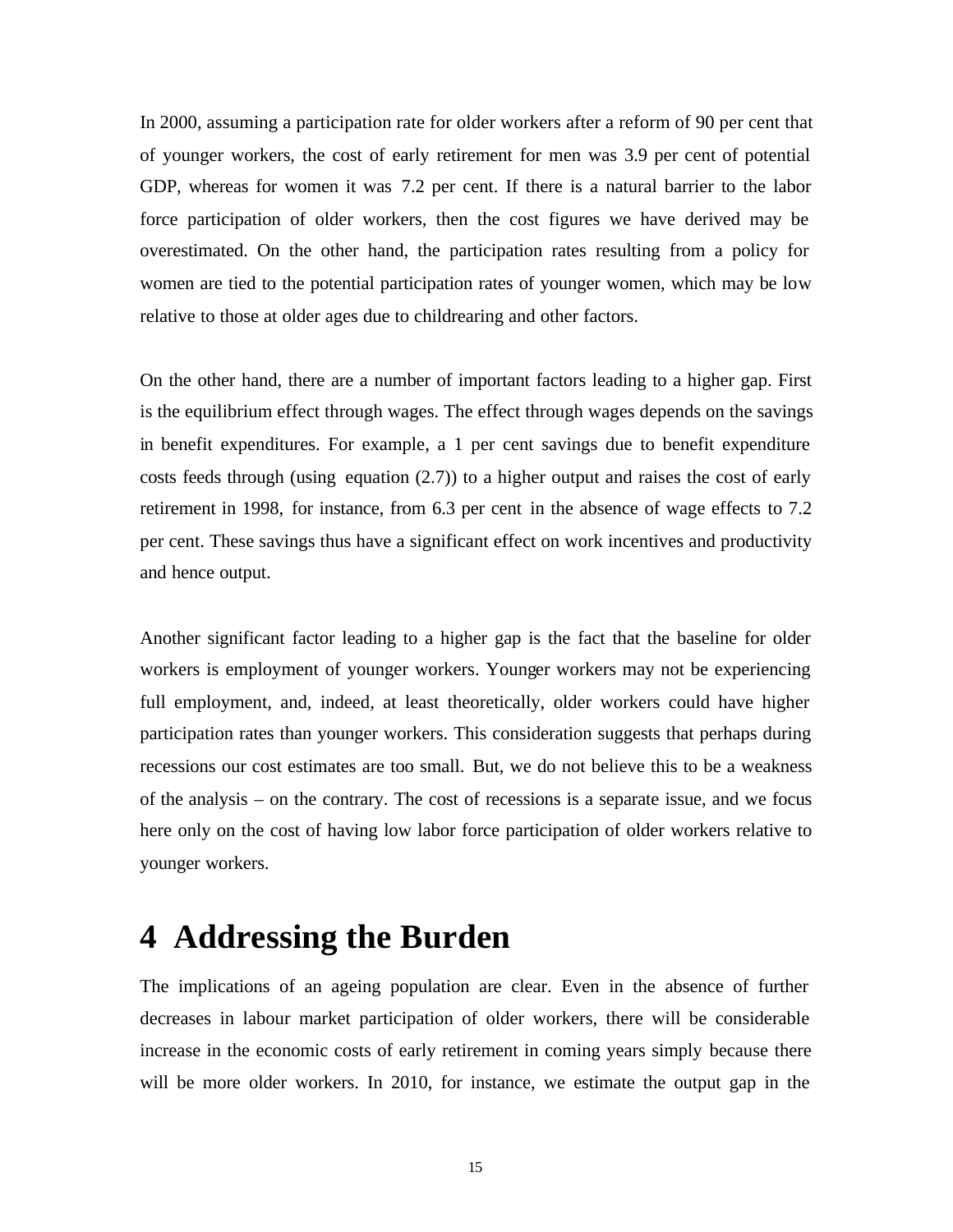OECD at 9.1% with baseline assumptions. In order to keep the gap at the 2003 level of 7.6%, labour force participation in the 55-64 age bracket would need to rise to roughly 56% from the current level of about 51%. While this is not completely implausible, it does point to the fact that even maintaining the current level of costs as a percentage of GDP is going to require significant shifts in retirement behaviour of older workers.

Addressing the costs of early retirement can occur either from keeping younger people in the workforce or encouraging retirees to return to work. The latter approach is presumably more difficult. Anderson, Burkhauser, and Slotsve (1992) look at experience of work after retirement and the types of workers who go back to work. Less skilled workers and those in poor health are less likely to return to work and accordingly policy measures should take into account the relative willingness of different types of individuals to return to work.

In many respects the problem of encouraging labour market participation of older workers has close parallels with the debate over appropriate policy instruments with which to encourage employment of younger workers. Phelps (1997) for instance argues for wage subsidies as a means to raise the return to work relative to not working. Lower taxes on work for older workers are equivalent to a wage subsidy for continuing to work. On the other hand, Orszag and Snower (2000) and Snower (1994) examine employment vouchers targeted only at those not currently in work. In the early retirement context, such vouchers would go to those already retired to encourage them to return to work. Orszag and Snower (2002) compare vouchers and wage subsidies for employed workers and find that vouchers work better where there is a steep wage profile whereas wage subsidies work better when there is little prospect of wage increase and workers are risk averse. Therefore, if these results carry over to the early retirement setting, it appears that addressing the rate of tax on continued work is the appropriate policy instrument. A detailed analysis of the different policy options for reducing early retirement and their equilibrium steady state impact is an important area for research.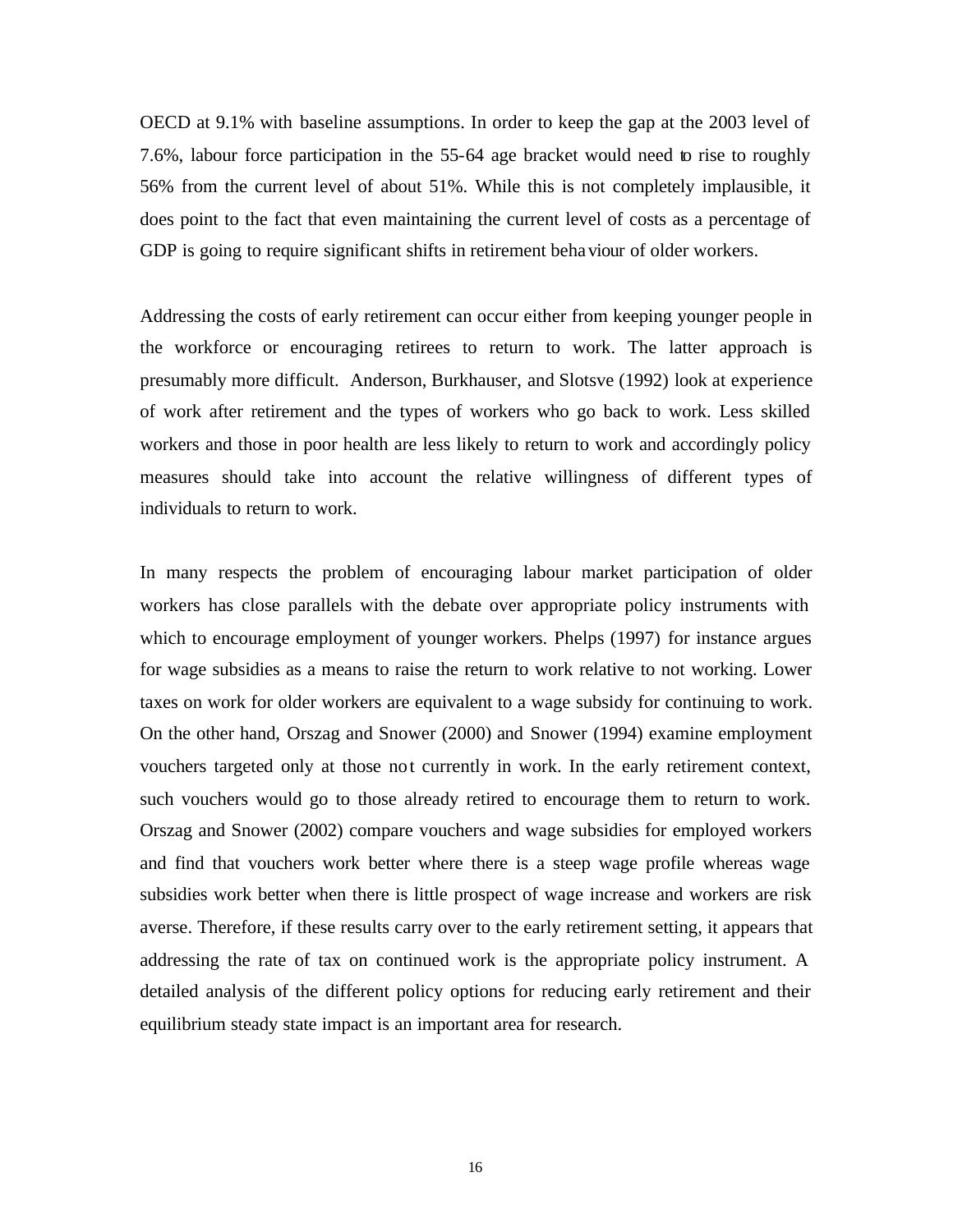### **5 Conclusion**

In this paper, we have examined the cost of early retirement in the OECD using a simple equilibrium model. Our experiments suggest, though, that the cost of early retirement is not wildly sensitive to reasonable variations in assumptions. The analysis suggests a cost estimate of early retirement policies of about 7.5 per cent of potential annual OECD output, with higher figures in the EU. This cost rose rapidly after the 1970s, peaked in the mid-1980s and has declined since but is still not at the 1970s' level. The calculations separate out the cost of recessions by using relative labor participation as a benchmark. The total output gap due to lack of full labor force utilization is considerably higher, as was noted in Gruber and Wise (1999). While these calculations measure the cost of early retirement and the potential gains from successful reforms, they do not suggest specific reforms, and the micro-modelling of the gains from specific reforms is clearly outside the scope of our analysis. Finally, reducing early-retirement does not necessarily improve welfare.

At the same time, our analysis shows that even if labour force participation remains constant, the ageing of the population in OECD countries will result in a significantly higher burden from early retirement in the future. To keep the costs of early retirement at current levels for men in 2010, for instance, male labour force participation rates would need to rise to 70% in 2010 from 66% today. While this is not implausible, it does highlight the need for continued emphasis on behavioural adjustments.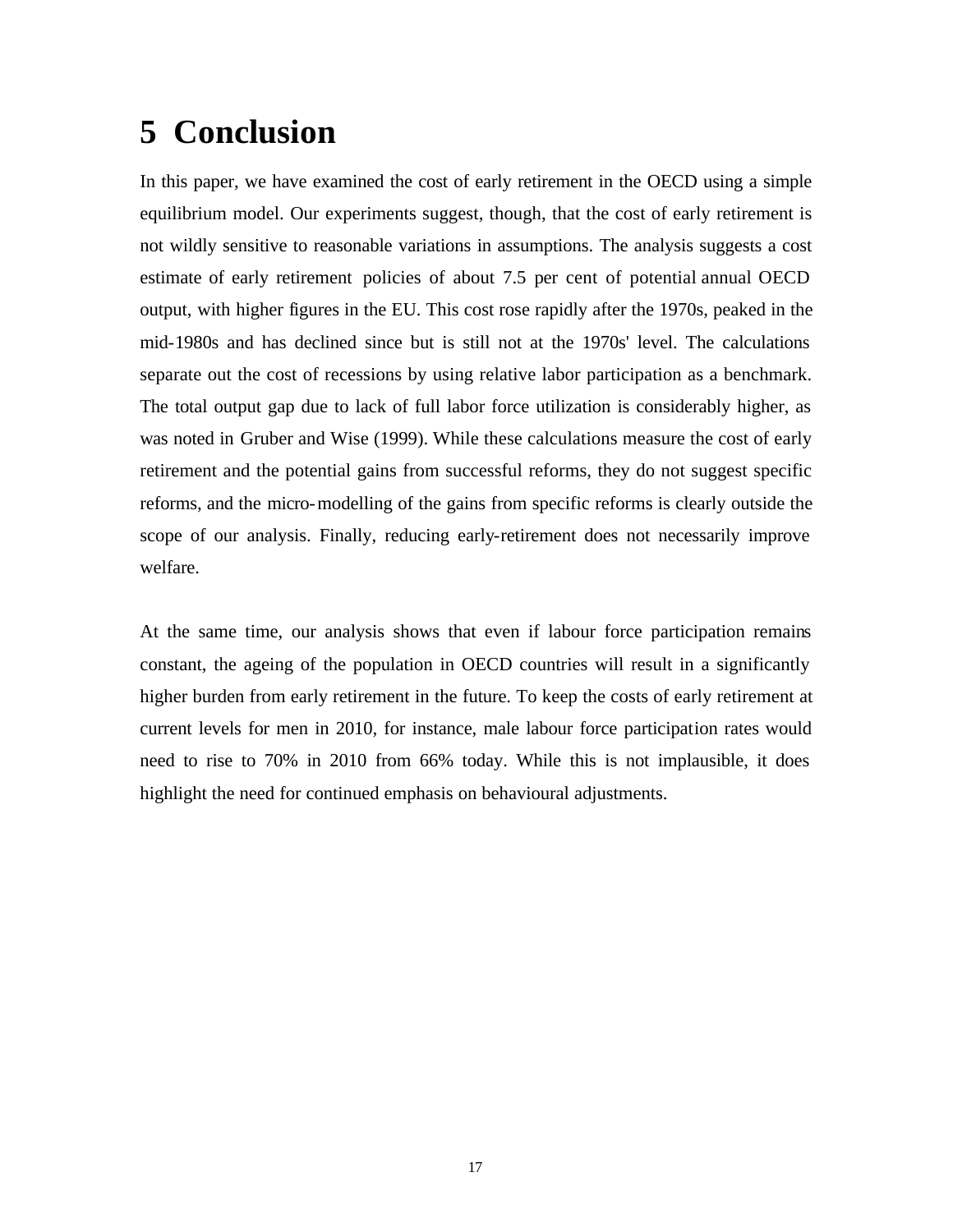### **References**

- Anderson, Kathryn, Richard V. Burkhauser, and George Slotsve, 1992, Two decade comparison of work after retirement in the United States, *Geneva Papers on Risk and Insurance* 17, 26-39.
- Borsch-Supan, Axel, 1992, Population Aging, Social Security Design and Early Retirement, *Journal of Institutional and Theoretical Economics* 148, 533-557.
- Boskin, Michael J., 1977, Social Security and Retirement Decisions, *Economic Inquiry* 15, 1-25.
- Clark, Robert, and Joseph F. Quinn, 2002, Patterns of work and retirement for a new century, *Generations* 26, 17-24.
- Costa, Dora, 1998. *The Evolution of Retirement: An American Economic History 1880- 1990* (MIT Press, Cambridge, Ma).
- Downs, Alan, 1995, Cruelest Cut: Laying Off Older Workers, in *Corporate executions: the ugly truth about layoffs - how corporate greed is shattering lives, companies and communities* (Amacom, New York).
- Fields, Gary S., and Olivia Mitchell, 1984, The Effects of Social Security Reforms on Retirement Ages and Retirement Incomes, *Journal of Public Economics* 25, 143- 159.
- Gray, David, 2002, Early retirement programs and wage restraint: empirical evidence from France, *Industrial and Labor Relations Review* 55, 512-532.
- Gruber, J, and D. Wise, 1999, Social Security Programs and Retirement Around the World, in (Univ of Chicago Press, Chicago).
- Herbertsson, Tryggvi Thor, 2001, The Economics of Early Retirement, *Journal of Pensions Management* 6.
- Herbertsson, Tryggvi Thor, 2001, Why the Icelanders do not Retire Early?, (Pensionsforum, Stockholm).
- Lee, Chulhee, 2003. *Labor Market Status of Older Males in the United States, 1880-1940* (National Bureau of Economic Research).
- Meghir, Costas , and Edward Whitehouse, 1996, The Evolution of Wages in the UK: Evidence from Micro Data, *Journal of Labor Economics* 14, 1-25.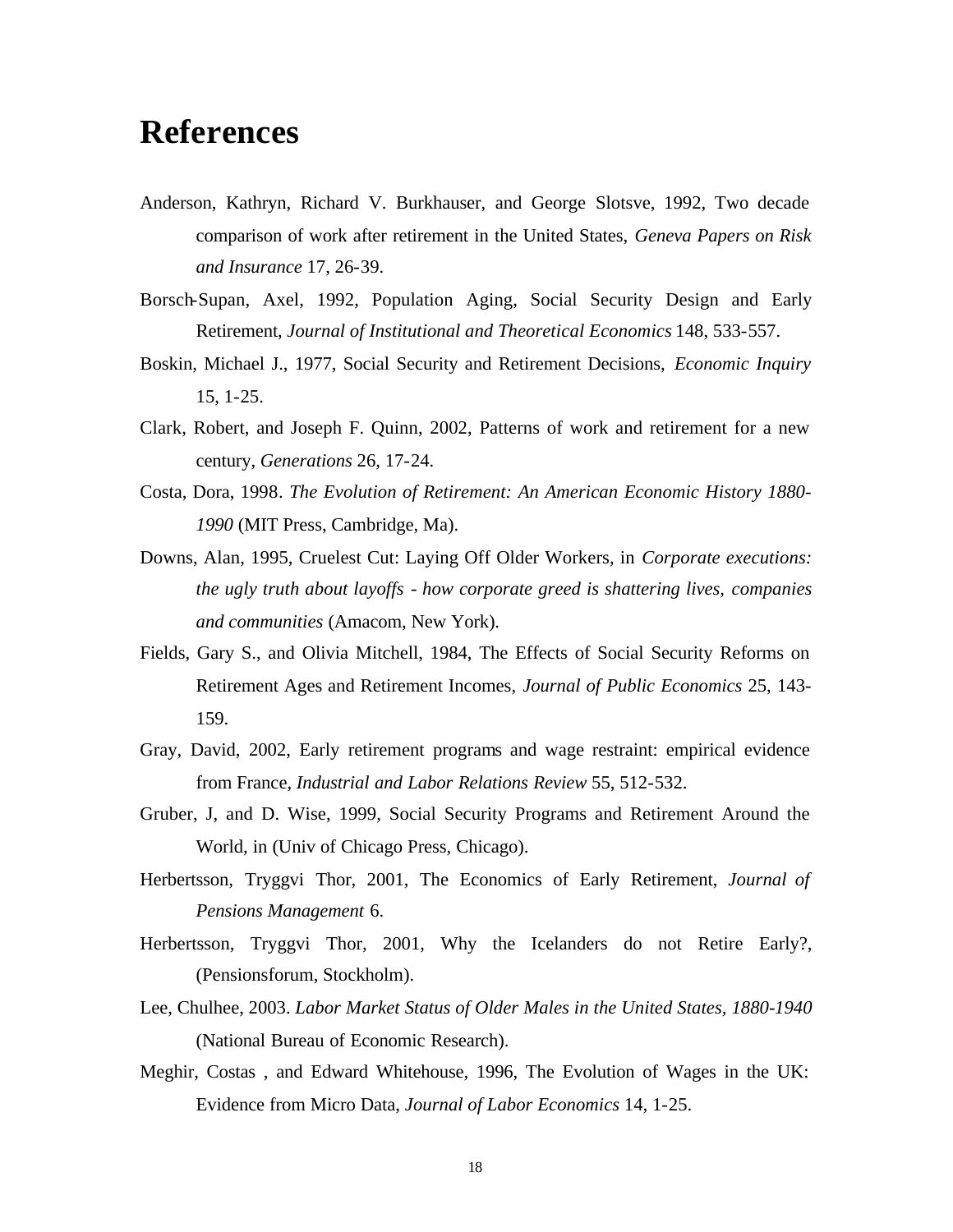- Mitchell, Olivia, and Rebecca Luzadis, 1988, Changes in Pension Incentives Through Time, *Industrial and Labor Relations Review* 42, 100-108.
- OECD, 1995. *The Labor Market and Older Workers* (OECD, Paris).
- OECD, 1995. *The Transition from Work to Retirement* (OECD, Paris).
- OECD, 1999. *Labor Force Statistics, 1978-1998* (OECD, Paris).
- Orszag, J. Michael, and Dennis Snower, 2000, A Macro Theory of Employment Vouchers, *German Economic Review* 1, 385-419.
- Orszag, J. Michael, and Dennis Snower, 2002, Designing employment subsidies, *Watson Wyatt Technical Papers* 2002-PB05.
- Phelps, Edmund S., 1997. *Rewarding Work: How to Restore Participation and Self-Support to Free Enterprise* (Harvard University Press, Cambridge, MA).
- Quinn, Joseph F., Richard V. Burkhauser, and D.A. Myers, 1990. *Passing the Torch: The Influence of Economic Incentives on Work and Retirement* (Upjohn Institute for Employment Research).
- Snower, Dennis, 1994, Converting Unemployment Benefits into Employment Subsidies, *American Economic Review, Papers and Proceedings* 65-70.
- Stern, Steven, and Petra Todd, 2000, Test of Laze ar's mandatory retirement model, in Solomon Polachek, ed.: *Worker well-being* (JAI Press, New York).
- Stock, James, and David Wise, 1990, Pensions, the Option Value of Work and Retirement, *Econometrica* 58, 1151-1180.
- UK Cabinet Office, 2000, Winning the Generation Game, (UK Cabinet Office Performance and Innovation Unit, London).
- United Nations, 2002. *World Population Ageing, 1950-2050* (United Nations, New York).